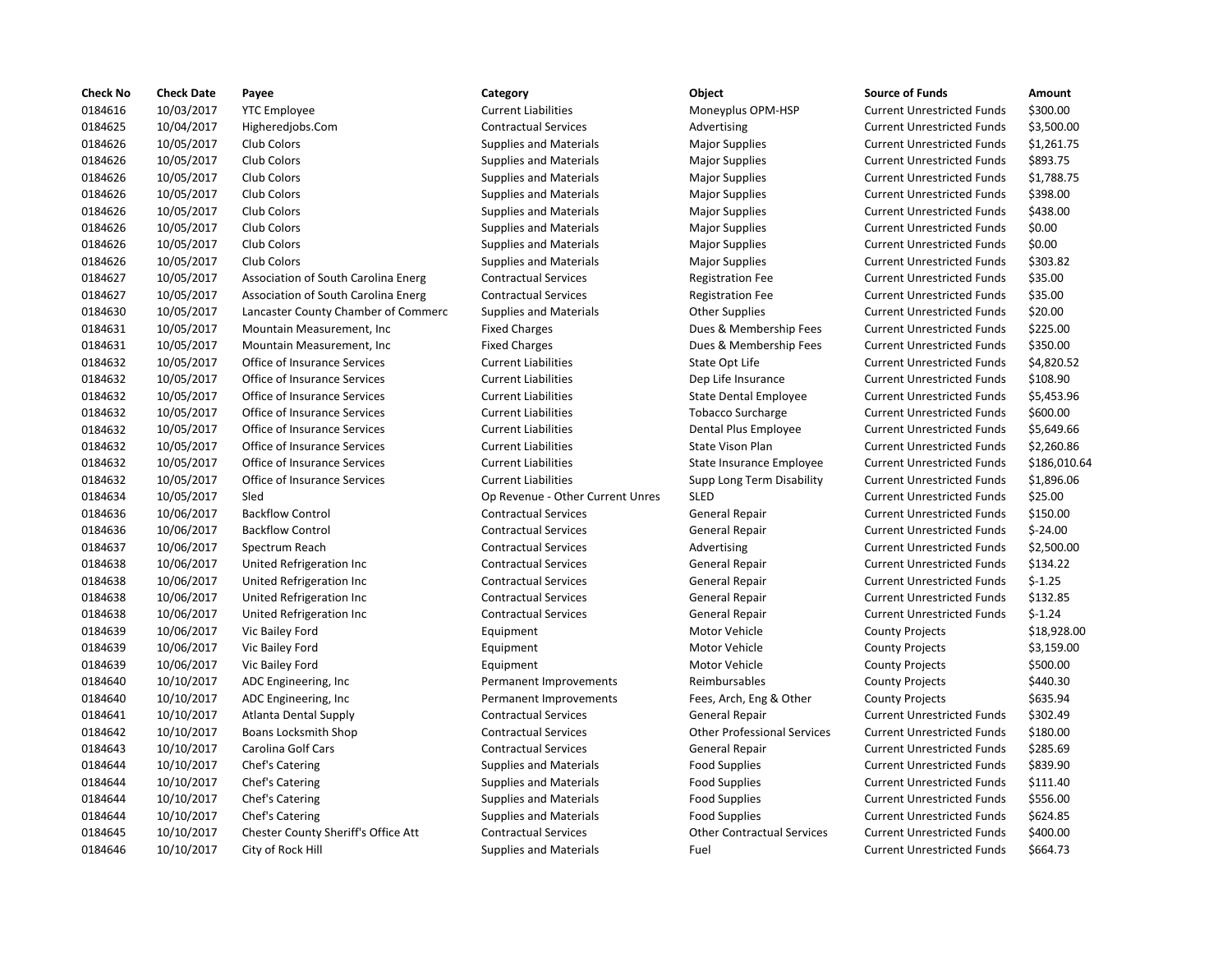| <b>Check No</b> | <b>Check Date</b> | Payee                              | Category                      | Object                             | <b>Source of Funds</b>            | Amount    |
|-----------------|-------------------|------------------------------------|-------------------------------|------------------------------------|-----------------------------------|-----------|
| 0184646         | 10/10/2017        | City of Rock Hill                  | <b>Supplies and Materials</b> | Fuel                               | <b>Current Unrestricted Funds</b> | \$780.03  |
| 0184647         | 10/10/2017        | Cox's Rock Hill Inc                | <b>Contractual Services</b>   | <b>Other Professional Services</b> | <b>Current Unrestricted Funds</b> | \$190.00  |
| 0184648         | 10/10/2017        | Dawa Inc                           | Permanent Improvements        | Other Permanent Imp                | <b>Unexpended Plant</b>           | \$14,992  |
| 0184649         | 10/10/2017        | Demco                              | Equipment                     | <b>Educational Equipment</b>       | <b>Current Restricted Funds</b>   | \$27,652  |
| 0184649         | 10/10/2017        | Demco                              | Equipment                     | <b>Educational Equipment</b>       | <b>Current Restricted Funds</b>   | \$155.84  |
| 0184649         | 10/10/2017        | Demco                              | Equipment                     | <b>Educational Equipment</b>       | <b>Current Restricted Funds</b>   | \$1,950.0 |
| 0184649         | 10/10/2017        | Demco                              | <b>Contractual Services</b>   | Data Processing Serv               | <b>Current Unrestricted Funds</b> | \$56.50   |
| 0184649         | 10/10/2017        | Demco                              | <b>Contractual Services</b>   | Data Processing Serv               | <b>Current Unrestricted Funds</b> | \$541.50  |
| 0184649         | 10/10/2017        | Demco                              | <b>Contractual Services</b>   | Data Processing Serv               | <b>Current Unrestricted Funds</b> | \$2,093.0 |
| 0184649         | 10/10/2017        | Demco                              | <b>Contractual Services</b>   | Data Processing Serv               | <b>Current Unrestricted Funds</b> | \$163.00  |
| 0184650         | 10/10/2017        | <b>Ebsco Subscription Services</b> | Equipment                     | Library Books, Maps & Film         | <b>Current Unrestricted Funds</b> | \$2,097.6 |
| 0184651         | 10/10/2017        | Ellucian Inc                       | <b>Contractual Services</b>   | <b>Other Professional Services</b> | <b>Current Unrestricted Funds</b> | \$319.50  |
| 0184651         | 10/10/2017        | Ellucian Inc                       | <b>Contractual Services</b>   | <b>Other Professional Services</b> | <b>Current Unrestricted Funds</b> | \$213.00  |
| 0184652         | 10/10/2017        | IData Incorporated                 | <b>Contractual Services</b>   | <b>Other Professional Services</b> | <b>Current Unrestricted Funds</b> | \$36.25   |
| 0184652         | 10/10/2017        | IData Incorporated                 | <b>Contractual Services</b>   | <b>Other Professional Services</b> | <b>Current Unrestricted Funds</b> | \$135.00  |
| 0184653         | 10/10/2017        | Interact Communications, Inc.      | <b>Contractual Services</b>   | <b>Other Professional Services</b> | <b>Current Unrestricted Funds</b> | \$3,000.0 |
| 0184654         | 10/10/2017        | Keck and Wood, Inc                 | Permanent Improvements        | Fees, Arch, Eng & Other            | <b>Unexpended Plant</b>           | \$898.08  |
| 0184655         | 10/10/2017        | Kwik Klean, Inc.                   | <b>Contractual Services</b>   | <b>Other Professional Services</b> | <b>Current Unrestricted Funds</b> | \$327.60  |
| 0184656         | 10/10/2017        | Lancaster News                     | <b>Contractual Services</b>   | Advertising                        | <b>Current Unrestricted Funds</b> | \$859.91  |
| 0184656         | 10/10/2017        | Lancaster News                     | <b>Contractual Services</b>   | Advertising                        | <b>Current Unrestricted Funds</b> | $$-29.91$ |
| 0184656         | 10/10/2017        | Lancaster News                     | <b>Contractual Services</b>   | Advertising                        | <b>Current Unrestricted Funds</b> | \$0.00    |
| 0184656         | 10/10/2017        | Lancaster News                     | <b>Contractual Services</b>   | Advertising                        | <b>Current Unrestricted Funds</b> | \$0.00    |
| 0184656         | 10/10/2017        | Lancaster News                     | <b>Contractual Services</b>   | Advertising                        | <b>Current Unrestricted Funds</b> | \$0.00    |
| 0184657         | 10/10/2017        | ManagedPrint Inc                   | <b>Contractual Services</b>   | Printing                           | <b>Current Unrestricted Funds</b> | \$1,841.1 |
| 0184658         | 10/10/2017        | McVeigh & Mangum Engineering, Inc  | Permanent Improvements        | Fees, Arch, Eng & Other            | <b>County Projects</b>            | \$1,000.0 |
| 0184659         | 10/10/2017        | <b>Melanie Rowe Catering</b>       | <b>Supplies and Materials</b> | <b>Food Supplies</b>               | <b>Current Unrestricted Funds</b> | \$608.40  |
| 0184659         | 10/10/2017        | <b>Melanie Rowe Catering</b>       | <b>Supplies and Materials</b> | <b>Food Supplies</b>               | <b>Current Unrestricted Funds</b> | \$2,861.5 |
| 0184660         | 10/10/2017        | Merus Refreshment Services Inc     | <b>Supplies and Materials</b> | <b>Food Supplies</b>               | <b>Current Unrestricted Funds</b> | \$262.94  |
| 0184660         | 10/10/2017        | Merus Refreshment Services Inc     | <b>Supplies and Materials</b> | <b>Food Supplies</b>               | <b>Current Unrestricted Funds</b> | \$42.75   |
| 0184661         | 10/10/2017        | Mid-Carolina Ahec, Inc.            | <b>Contractual Services</b>   | <b>Other Professional Services</b> | <b>Current Unrestricted Funds</b> | \$44.00   |
| 0184662         | 10/10/2017        | Midwest Tape, LLC                  | Equipment                     | Library Books, Maps & Film         | <b>Current Unrestricted Funds</b> | \$5,000.0 |
| 0184663         | 10/10/2017        | Panera LLC                         | <b>Supplies and Materials</b> | <b>Food Supplies</b>               | <b>Current Unrestricted Funds</b> | \$322.74  |
| 0184664         | 10/10/2017        | Quality First Concrete Finishing & | Permanent Improvements        | Renov of Build & Add               | <b>County Projects</b>            | \$885.50  |
| 0184664         | 10/10/2017        | Quality First Concrete Finishing & | Permanent Improvements        | Renov of Build & Add               | <b>County Projects</b>            | \$1,040.5 |
| 0184664         | 10/10/2017        | Quality First Concrete Finishing & | Permanent Improvements        | Renov of Build & Add               | <b>County Projects</b>            | \$638.20  |
| 0184664         | 10/10/2017        | Quality First Concrete Finishing & | Permanent Improvements        | Renov of Build & Add               | <b>County Projects</b>            | \$1,161.5 |
| 0184664         | 10/10/2017        | Quality First Concrete Finishing & | <b>Contractual Services</b>   | <b>Other Professional Services</b> | <b>Current Unrestricted Funds</b> | \$1,621.7 |
| 0184664         | 10/10/2017        | Quality First Concrete Finishing & | <b>Contractual Services</b>   | <b>Other Professional Services</b> | <b>Current Unrestricted Funds</b> | \$817.57  |
| 0184665         | 10/10/2017        | Rci of Sc Inc                      | Permanent Improvements        | Fees, Arch, Eng & Other            | Master Plan                       | \$5,860.0 |
| 0184665         | 10/10/2017        | Rci of Sc Inc                      | Permanent Improvements        | Fees, Arch, Eng & Other            | Unexpended Plant                  | \$950.00  |
| 0184665         | 10/10/2017        | Rci of Sc Inc                      | Permanent Improvements        | Reimbursables                      | Unexpended Plant                  | \$138.60  |
| 0184665         | 10/10/2017        | Rci of Sc Inc                      | Permanent Improvements        | Reimbursables                      | Master Plan                       | \$1,164.1 |
| 0184666         | 10/10/2017        | Scannx                             | <b>Contractual Services</b>   | Data Processing Serv               | <b>Current Unrestricted Funds</b> | \$700.00  |
| 0184666         | 10/10/2017        | Scannx                             | <b>Contractual Services</b>   | Data Processing Serv               | <b>Current Unrestricted Funds</b> | \$150.00  |
| 0184667         | 10/10/2017        | <b>Scholar Educational Systems</b> | <b>Supplies and Materials</b> | <b>Education Supplies</b>          | <b>Current Unrestricted Funds</b> | \$1,495.0 |
|                 |                   |                                    |                               |                                    |                                   |           |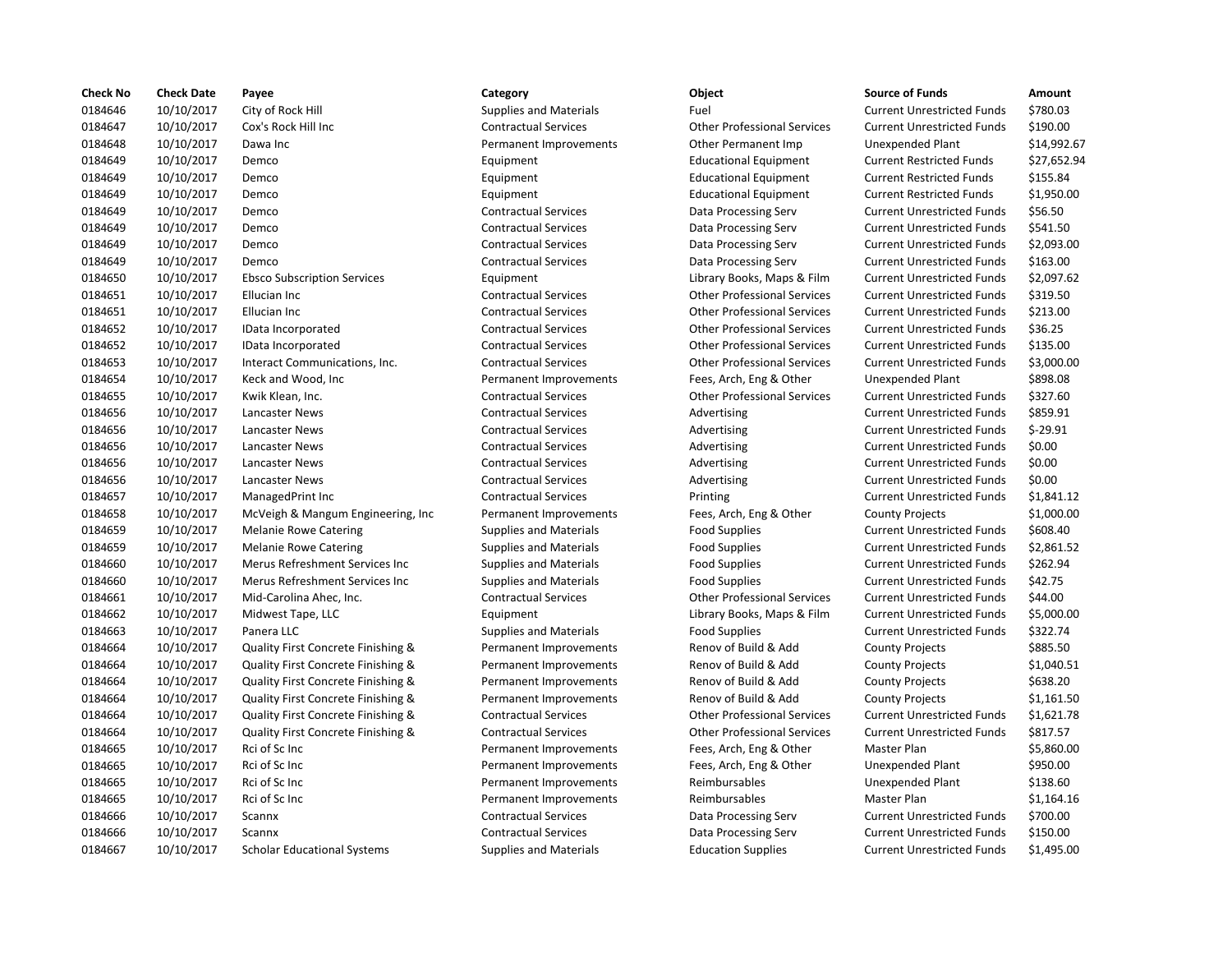| <b>Check No</b> | <b>Check Date</b> | Payee                                    | Category                      | Object                             | <b>Source of Funds</b>            | Amount     |
|-----------------|-------------------|------------------------------------------|-------------------------------|------------------------------------|-----------------------------------|------------|
| 0184668         | 10/10/2017        | Siteone Landscape Supply, Llc            | <b>Supplies and Materials</b> | <b>Maintenance Supplies</b>        | <b>Current Unrestricted Funds</b> | \$483.99   |
| 0184668         | 10/10/2017        | Siteone Landscape Supply, Llc            | <b>Supplies and Materials</b> | <b>Maintenance Supplies</b>        | <b>Current Unrestricted Funds</b> | \$235.29   |
| 0184669         | 10/10/2017        | <b>Snipes</b>                            | <b>Supplies and Materials</b> | Janitorial Supplies                | <b>Current Unrestricted Funds</b> | \$43.46    |
| 0184670         | 10/10/2017        | Staffmark                                | <b>Contractual Services</b>   | <b>Other Contractual Services</b>  | <b>Current Unrestricted Funds</b> | \$293.20   |
| 0184670         | 10/10/2017        | <b>Staffmark</b>                         | <b>Contractual Services</b>   | <b>Other Professional Services</b> | <b>Current Unrestricted Funds</b> | \$293.20   |
| 0184670         | 10/10/2017        | Staffmark                                | <b>Contractual Services</b>   | <b>Other Professional Services</b> | <b>Current Unrestricted Funds</b> | \$293.20   |
| 0184670         | 10/10/2017        | Staffmark                                | <b>Contractual Services</b>   | <b>Other Contractual Services</b>  | <b>Current Unrestricted Funds</b> | \$293.20   |
| 0184670         | 10/10/2017        | Staffmark                                | <b>Contractual Services</b>   | <b>Other Contractual Services</b>  | <b>Current Unrestricted Funds</b> | \$416.75   |
| 0184670         | 10/10/2017        | <b>Staffmark</b>                         | <b>Contractual Services</b>   | <b>Other Contractual Services</b>  | <b>Current Unrestricted Funds</b> | \$522.59   |
| 0184671         | 10/10/2017        | Tapfin                                   | <b>Contractual Services</b>   | <b>Other Professional Services</b> | <b>Current Unrestricted Funds</b> | \$6,239.3  |
| 0184671         | 10/10/2017        | Tapfin                                   | <b>Contractual Services</b>   | <b>Other Professional Services</b> | <b>Current Unrestricted Funds</b> | \$5,096.0  |
| 0184672         | 10/10/2017        | Trueline, Inc.                           | Permanent Improvements        | Roofing Repairs & Renov            | <b>County Projects</b>            | \$31,900   |
| 0184673         | 10/10/2017        | <b>Unifirst Corporation</b>              | <b>Contractual Services</b>   | <b>Other Professional Services</b> | <b>Current Unrestricted Funds</b> | \$105.46   |
| 0184674         | 10/10/2017        | <b>United Rentals</b>                    | <b>Fixed Charges</b>          | Rental Other                       | <b>Current Unrestricted Funds</b> | \$109.59   |
| 0184675         | 10/10/2017        | <b>Wilson Nursery</b>                    | <b>Supplies and Materials</b> | <b>Maintenance Supplies</b>        | <b>Current Unrestricted Funds</b> | \$299.60   |
| 0184676         | 10/10/2017        | Sysco Food Services of Charlotte Ll      | <b>Supplies and Materials</b> | <b>Food Supplies</b>               | <b>Current Unrestricted Funds</b> | \$1,193.4  |
| 0184676         | 10/10/2017        | Sysco Food Services of Charlotte Ll      | <b>Supplies and Materials</b> | <b>Food Supplies</b>               | <b>Current Unrestricted Funds</b> | \$247.51   |
| 0184676         | 10/10/2017        | Sysco Food Services of Charlotte Ll      | <b>Supplies and Materials</b> | <b>Food Supplies</b>               | <b>Current Unrestricted Funds</b> | \$1,265.8  |
| 0184676         | 10/10/2017        | Sysco Food Services of Charlotte Ll      | <b>Supplies and Materials</b> | <b>Food Supplies</b>               | <b>Current Unrestricted Funds</b> | \$364.47   |
| 0184676         | 10/10/2017        | Sysco Food Services of Charlotte Ll      | <b>Supplies and Materials</b> | <b>Food Supplies</b>               | <b>Current Unrestricted Funds</b> | \$1,275.3  |
| 0184676         | 10/10/2017        | Sysco Food Services of Charlotte Ll      | <b>Supplies and Materials</b> | <b>Food Supplies</b>               | <b>Current Unrestricted Funds</b> | \$1,244.9  |
| 0184677         | 10/10/2017        | Assoc of Surgical Technologists          | <b>Fixed Charges</b>          | Dues & Membership Fees             | <b>Current Unrestricted Funds</b> | \$75.00    |
| 0184677         | 10/10/2017        | Assoc of Surgical Technologists          | <b>Fixed Charges</b>          | Dues & Membership Fees             | <b>Current Unrestricted Funds</b> | \$75.00    |
| 0184678         | 10/10/2017        | Cherry Tree, LLC                         | <b>Fixed Charges</b>          | <b>Rent Non State</b>              | <b>Current Unrestricted Funds</b> | \$8,532.5  |
| 0184679         | 10/10/2017        | <b>Chester Metropolitan District</b>     | <b>Fixed Charges</b>          | <b>Rent Non State</b>              | <b>Current Unrestricted Funds</b> | \$77.54    |
| 0184680         | 10/10/2017        | Insurance Reserve Fund                   | <b>Fixed Charges</b>          | Insurance Non-State                | <b>Current Unrestricted Funds</b> | \$7,818.5  |
| 0184680         | 10/10/2017        | Insurance Reserve Fund                   | <b>Fixed Charges</b>          | <b>Insurance State</b>             | <b>Current Unrestricted Funds</b> | \$132.46   |
| 0184681         | 10/10/2017        | Lancaster Breakfast Rotary Club          | <b>Fixed Charges</b>          | Dues & Membership Fees             | <b>Current Unrestricted Funds</b> | \$155.00   |
| 0184682         | 10/10/2017        | Rotary Club of Rock Hill                 | <b>Fixed Charges</b>          | Dues & Membership Fees             | <b>Current Unrestricted Funds</b> | \$250.00   |
| 0184683         | 10/10/2017        | S C Assoc of Colleges and Emp            | Travel                        | In State Registration Fee          | <b>Current Unrestricted Funds</b> | \$25.00    |
| 0184684         | 10/10/2017        | Surveillance, Resources, and Invest      | <b>Contractual Services</b>   | <b>Other Professional Services</b> | <b>Current Unrestricted Funds</b> | \$109.00   |
| 0184685         | 10/10/2017        | <b>York Technical College Foundation</b> | <b>Fixed Charges</b>          | Rent Non State                     | <b>Current Unrestricted Funds</b> | \$3,082.3  |
| 0184685         | 10/10/2017        | York Technical College Foundation        | <b>Fixed Charges</b>          | Rent Non State                     | <b>Current Unrestricted Funds</b> | \$1,607.5  |
| 0184685         | 10/10/2017        | <b>York Technical College Foundation</b> | <b>Fixed Charges</b>          | <b>Rent Non State</b>              | <b>Current Unrestricted Funds</b> | \$1,666.6  |
| 0184690         | 10/11/2017        | Department of Administration             | <b>Supplies and Materials</b> | Postage                            | <b>Current Unrestricted Funds</b> | \$52.50    |
| 0184691         | 10/11/2017        | Parker Brothers Painting Service         | <b>Contractual Services</b>   | <b>Other Professional Services</b> | <b>Current Restricted Funds</b>   | \$1,725.0  |
| 0184691         | 10/11/2017        | Parker Brothers Painting Service         | <b>Contractual Services</b>   | <b>Other Professional Services</b> | <b>Current Restricted Funds</b>   | \$0.00     |
| 0184692         | 10/11/2017        | SCAEOP, Inc.                             | <b>Fixed Charges</b>          | Dues & Membership Fees             | <b>Current Unrestricted Funds</b> | \$30.00    |
| 0184693         | 10/11/2017        | Power Drives Inc                         | <b>Contractual Services</b>   | <b>General Repair</b>              | <b>Current Unrestricted Funds</b> | \$500.00   |
| 0184693         | 10/11/2017        | Power Drives Inc                         | <b>Contractual Services</b>   | General Repair                     | <b>Current Unrestricted Funds</b> | \$365.00   |
| 0184693         | 10/11/2017        | Power Drives Inc                         | <b>Contractual Services</b>   | <b>General Repair</b>              | <b>Current Unrestricted Funds</b> | \$935.00   |
| 0184693         | 10/11/2017        | Power Drives Inc                         | <b>Contractual Services</b>   | <b>General Repair</b>              | <b>Current Unrestricted Funds</b> | \$15.41    |
| 0184693         | 10/11/2017        | <b>Power Drives Inc</b>                  | <b>Contractual Services</b>   | <b>General Repair</b>              | <b>Current Unrestricted Funds</b> | $$-566.53$ |
| 0184694         | 10/12/2017        | U.S. Postal Service                      | <b>Supplies and Materials</b> | Postage                            | <b>Current Unrestricted Funds</b> | \$454.40   |
| 0184695         | 10/12/2017        | Anderson Stamp and Engraving             | <b>Supplies and Materials</b> | <b>Other Supplies</b>              | <b>Current Unrestricted Funds</b> | \$129.74   |

## Supplies and Materials **Supplies Supplies Current Unrestricted Funds** \$483.99 Supplies and Materials **Supplies Accords** Maintenance Supplies **Current Unrestricted Funds** \$235.29 0184669 10/10/2017 Snipes Supplies and Materials Janitorial Supplies Current Unrestricted Funds \$43.46 0184670 10/10/2017 Staffmark Contractual Services Other Contractual Services Current Unrestricted Funds \$293.20 0184670 10/10/2017 Staffmark Contractual Services Other Professional Services Current Unrestricted Funds \$293.20 0184670 10/10/2017 Staffmark Contractual Services Other Professional Services Current Unrestricted Funds \$293.20 0184670 10/10/2017 Staffmark Contractual Services Other Contractual Services Current Unrestricted Funds \$293.20 0184670 10/10/2017 Staffmark Contractual Services Other Contractual Services Current Unrestricted Funds \$416.75 0184670 10/10/2017 Staffmark Contractual Services Other Contractual Services Current Unrestricted Funds \$522.59 Contractual Services **Other Professional Services** Current Unrestricted Funds \$6,239.39 0184671 10/10/2017 Tapfin Contractual Services Other Professional Services Current Unrestricted Funds \$5,096.00 Permanent Improvements **Roofing Repairs & Renov** County Projects \$31,900.87 Contractual Services **1021 2018** Other Professional Services Current Unrestricted Funds \$105.46 Fixed Charges The Rental Other Current Unrestricted Funds 5109.59 0184675 10/10/2017 Wilson Nursery Supplies and Materials Maintenance Supplies Current Unrestricted Funds \$299.60 0184676 10/10/2017 Sysco Food Services of Charlotte Ll Supplies and Materials Food Supplies Current Unrestricted Funds \$1,193.49 Supplies and Materials **Supplies of Charlotte Lines of Current Unrestricted Funds** 5247.51 0184676 10/10/2017 Sysco Food Services of Charlotte Ll Supplies and Materials Food Supplies Current Unrestricted Funds \$1,265.84 Supplies and Materials **Supplies of Charlotte Conditional Supplies** Current Unrestricted Funds \$364.47 Supplies and Materials **Supplies of Charlotte Charlotte Contracts** Current Unrestricted Funds \$1,275.39 0184676 10/10/2017 Sysco Food Services of Charlotte Ll Supplies and Materials Food Supplies Current Unrestricted Funds \$1,244.96 0184677 10/10/2017 Assoc of Surgical Technologists Fixed Charges Dues & Membership Fees Current Unrestricted Funds \$75.00 Fixed Charges **1018467 1018467** Dues & Membership Fees Current Unrestricted Funds \$75.00 Fixed Charges Transmission Current Unrestricted Funds \$8,532.50 0184679 10/10/2017 Chester Metropolitan District Fixed Charges Rent Non State Current Unrestricted Funds \$77.54 Fixed Charges The Insurance Non-State Current Unrestricted Funds \$7,818.50 Fixed Charges The State Theorem Insurance State Current Unrestricted Funds \$132.46 Fixed Charges **101846 101846 101846 10184 101846 101846 101846 101846 101846 101846 101846 101846 101846 10184** Fixed Charges The Club of Rotate Bill Blues & Membership Fees Current Unrestricted Funds \$250.00 Travel **101846 101846 101846 101846 101846 101846 101846 101846 101846 101846 101846 101846 101846 101846 10184** Contractual Services **109.00** Other Professional Services Current Unrestricted Funds \$109.00 Fixed Charges Technical College Foundation Fixed Current Unrestricted Funds \$3,082.37 Fixed Charges Technical College Rent Non State Current Unrestricted Funds \$1,607.53 Fixed Charges Technical College Foundation Fixed Current Unrestricted Funds \$1,666.66 0184690 10/11/2017 Department of Administration Supplies and Materials Postage Current Unrestricted Funds \$52.50 0184691 10/11/2017 Parker Brothers Painting Service Contractual Services Other Professional Services Current Restricted Funds \$1,725.00 0184691 10/11/2017 Parker Brothers Painting Service Contractual Services Other Professional Services Current Restricted Funds \$0.00 Fixed Charges The Charges Current Unrestricted Funds \$30.00 Contractual Services **1018 1018 1018 Contractual Services** General Repair Current Unrestricted Funds \$500.00 Contractual Services **1018 1018 1018 Contractual Services** General Repair Current Unrestricted Funds \$365.00 Contractual Services **1018 1018 Contractual Services** General Repair Current Unrestricted Funds \$935.00 Contractual Services **101846 101846 Contractual Services** General Repair Current Unrestricted Funds \$15.41 Contractual Services **1018 1018 Contractual Services** General Repair Current Unrestricted Funds \$-566.53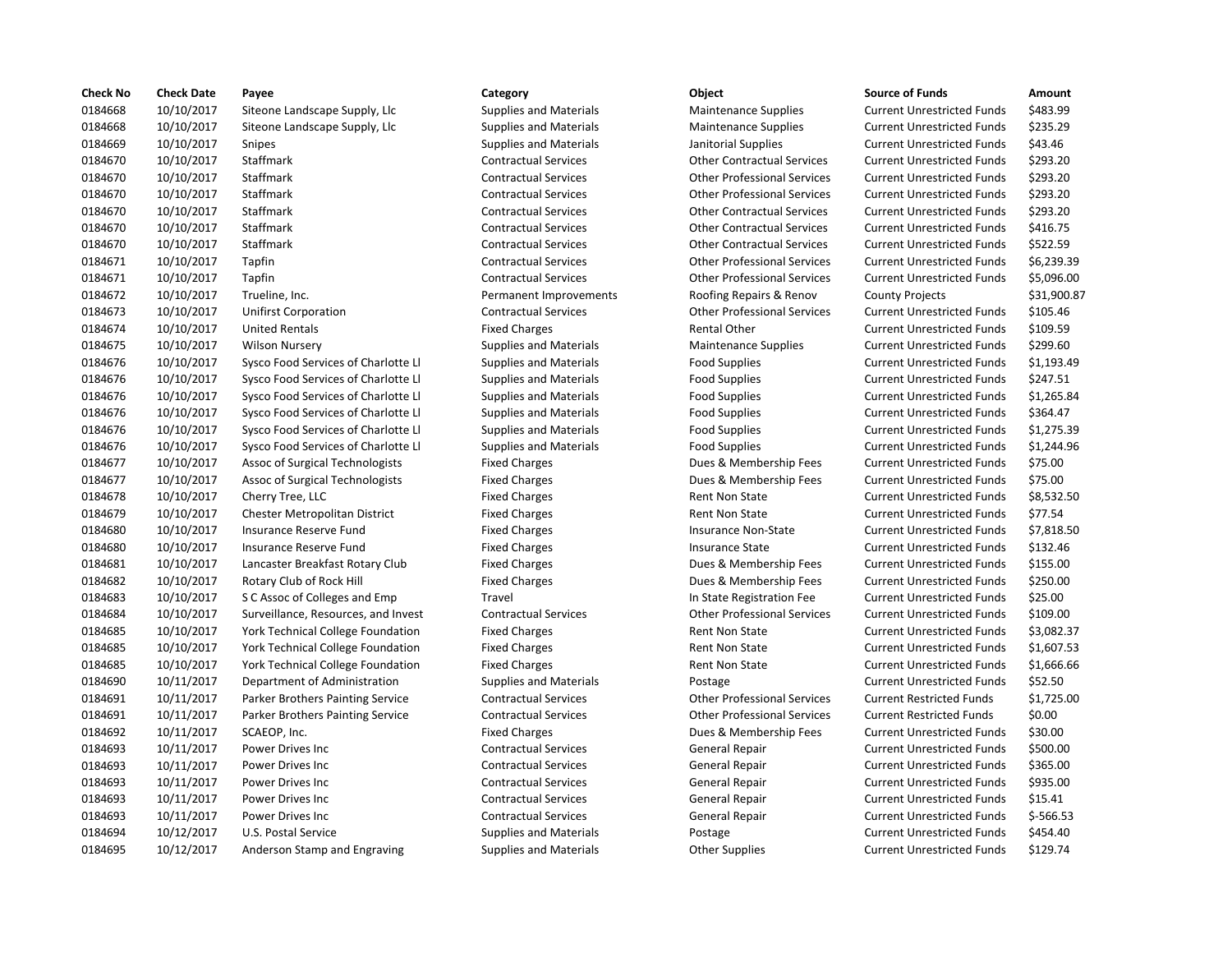| <b>Check No</b> | <b>Check Date</b> | Payee                                      | Category                      | Object                             | <b>Source of Funds</b>            | Amount    |
|-----------------|-------------------|--------------------------------------------|-------------------------------|------------------------------------|-----------------------------------|-----------|
| 0184696         | 10/12/2017        | <b>Bridge Interpreting Service</b>         | <b>Contractual Services</b>   | <b>Other Professional Services</b> | <b>Current Unrestricted Funds</b> | \$4,470.0 |
| 0184696         | 10/12/2017        | <b>Bridge Interpreting Service</b>         | <b>Contractual Services</b>   | <b>Other Professional Services</b> | <b>Current Unrestricted Funds</b> | \$4,500.0 |
| 0184697         | 10/12/2017        | <b>Record Storage Systems</b>              | <b>Contractual Services</b>   | Data Processing Serv               | <b>Current Unrestricted Funds</b> | \$152.57  |
| 0184698         | 10/12/2017        | Turnitin, LLC                              | <b>Contractual Services</b>   | <b>Other Professional Services</b> | <b>Current Unrestricted Funds</b> | \$14,091  |
| 0184698         | 10/12/2017        | Turnitin, LLC                              | <b>Contractual Services</b>   | <b>Other Professional Services</b> | <b>Current Unrestricted Funds</b> | \$1,500.0 |
| 0184698         | 10/12/2017        | Turnitin, LLC                              | <b>Contractual Services</b>   | <b>Other Professional Services</b> | <b>Current Unrestricted Funds</b> | \$650.00  |
| 0184700         | 10/16/2017        | U.S. Postal Service                        | <b>Supplies and Materials</b> | Postage                            | <b>Current Unrestricted Funds</b> | \$565.44  |
| 0184701         | 10/17/2017        | CareerAmerica LLC                          | <b>Contractual Services</b>   | <b>Other Professional Services</b> | <b>Current Unrestricted Funds</b> | \$3,250.0 |
| 0184702         | 10/17/2017        | Eagle Wood, Inc                            | Permanent Improvements        | Other Permanent Imp                | <b>Unexpended Plant</b>           | \$199,45  |
| 0184703         | 10/17/2017        | Fortune Academy Inc                        | <b>Contractual Services</b>   | <b>Other Professional Services</b> | <b>Current Unrestricted Funds</b> | \$5,866.7 |
| 0184704         | 10/17/2017        | Chester Downtown Development Assoc         | <b>Fixed Charges</b>          | <b>Rent Non State</b>              | <b>Current Unrestricted Funds</b> | \$75.00   |
| 0184705         | 10/17/2017        | Indian Land Fall Festival                  | <b>Fixed Charges</b>          | <b>Rent Non State</b>              | <b>Current Unrestricted Funds</b> | \$150.00  |
| 0184707         | 10/17/2017        | Office of the State Engineer               | <b>Contractual Services</b>   | <b>Registration Fee</b>            | <b>Current Unrestricted Funds</b> | \$130.00  |
| 0184708         | 10/18/2017        | <b>ARCPOINT Occupational Solutions LLC</b> | <b>Contractual Services</b>   | <b>Other Professional Services</b> | <b>Current Unrestricted Funds</b> | \$947.37  |
| 0184711         | 10/18/2017        | S C State Board for Tech and Comp E        | <b>Current Liabilities</b>    | <b>Worker's Comp Matching</b>      | <b>Current Unrestricted Funds</b> | \$145,69  |
| 0184712         | 10/19/2017        | <b>Bank of America</b>                     | <b>Current Liabilities</b>    | A/P Bank of America                | <b>Current Unrestricted Funds</b> | \$201,50  |
| 0184717         | 10/19/2017        | Ontario Investments, Inc.                  | <b>Supplies and Materials</b> | Postage                            | <b>Current Unrestricted Funds</b> | \$268.78  |
| 0184718         | 10/19/2017        | Software House International Corp          | <b>Contractual Services</b>   | <b>Other Contractual Services</b>  | <b>Current Unrestricted Funds</b> | \$1,312.3 |
| 0184721         | 10/25/2017        | <b>Business Card</b>                       | <b>Supplies and Materials</b> | <b>Other Supplies</b>              | <b>Current Unrestricted Funds</b> | \$343.80  |
| 0184721         | 10/25/2017        | <b>Business Card</b>                       | Travel                        | Out of State Lodging               | <b>Current Unrestricted Funds</b> | \$827.10  |
| 0184721         | 10/25/2017        | <b>Business Card</b>                       | Travel                        | Out of State Air Trans             | <b>Current Unrestricted Funds</b> | \$50.00   |
| 0184721         | 10/25/2017        | <b>Business Card</b>                       | Travel                        | Out of State Other Trans           | <b>Current Unrestricted Funds</b> | \$98.07   |
| 0184722         | 10/25/2017        | <b>Business Card</b>                       | Travel                        | Out of State Other Trans           | <b>Current Unrestricted Funds</b> | \$2.10    |
| 0184722         | 10/25/2017        | <b>Business Card</b>                       | <b>Contractual Services</b>   | <b>Other Contractual Services</b>  | <b>Current Unrestricted Funds</b> | \$2.00    |
| 0184722         | 10/25/2017        | <b>Business Card</b>                       | <b>Contractual Services</b>   | <b>Other Professional Services</b> | <b>Current Unrestricted Funds</b> | \$90.00   |
| 0184722         | 10/25/2017        | <b>Business Card</b>                       | <b>Supplies and Materials</b> | <b>Food Supplies</b>               | <b>Current Unrestricted Funds</b> | \$371.56  |
| 0184727         | 10/25/2017        | <b>Chester Rental Uniform</b>              | <b>Current Liabilities</b>    | Uniform                            | <b>Current Unrestricted Funds</b> | \$5.94    |
| 0184727         | 10/25/2017        | <b>Chester Rental Uniform</b>              | <b>Current Liabilities</b>    | Uniform                            | <b>Current Unrestricted Funds</b> | \$5.94    |
| 0184727         | 10/25/2017        | <b>Chester Rental Uniform</b>              | <b>Current Liabilities</b>    | Uniform                            | <b>Current Unrestricted Funds</b> | \$5.94    |
| 0184727         | 10/25/2017        | <b>Chester Rental Uniform</b>              | <b>Current Liabilities</b>    | Uniform                            | <b>Current Unrestricted Funds</b> | \$5.94    |
| 0184727         | 10/25/2017        | <b>Chester Rental Uniform</b>              | <b>Current Liabilities</b>    | Uniform                            | <b>Current Unrestricted Funds</b> | \$5.94    |
| 0184727         | 10/25/2017        | <b>Chester Rental Uniform</b>              | <b>Supplies and Materials</b> | <b>Clothing Supplies</b>           | <b>Current Unrestricted Funds</b> | \$5.94    |
| 0184727         | 10/25/2017        | Chester Rental Uniform                     | <b>Supplies and Materials</b> | <b>Clothing Supplies</b>           | <b>Current Unrestricted Funds</b> | \$5.94    |
| 0184727         | 10/25/2017        | <b>Chester Rental Uniform</b>              | <b>Supplies and Materials</b> | <b>Clothing Supplies</b>           | <b>Current Unrestricted Funds</b> | \$5.94    |
| 0184727         | 10/25/2017        | <b>Chester Rental Uniform</b>              | <b>Supplies and Materials</b> | <b>Clothing Supplies</b>           | <b>Current Unrestricted Funds</b> | \$5.94    |
| 0184727         | 10/25/2017        | <b>Chester Rental Uniform</b>              | <b>Supplies and Materials</b> | <b>Clothing Supplies</b>           | <b>Current Unrestricted Funds</b> | \$5.94    |
| 0184728         | 10/25/2017        | Galls, an Aramark Company                  | <b>Supplies and Materials</b> | <b>Clothing Supplies</b>           | <b>Current Unrestricted Funds</b> | \$281.35  |
| 0184729         | 10/25/2017        | Granite Contracting, LLC                   | Permanent Improvements        | Other Permanent Imp                | Master Plan                       | \$100,39  |
| 0184730         | 10/25/2017        | Spartanburg Community College              | <b>Contractual Services</b>   | Data Processing Serv               | <b>Current Unrestricted Funds</b> | \$16,599  |
| 0184731         | 10/25/2017        | Act                                        | <b>Supplies and Materials</b> | <b>Testing Supplies</b>            | <b>Current Unrestricted Funds</b> | \$297.25  |
| 0184732         | 10/25/2017        | Adams Outdoor Advertising of Nc            | <b>Contractual Services</b>   | Advertising                        | <b>Current Unrestricted Funds</b> | \$1,885.0 |
| 0184733         | 10/25/2017        | Airgas Usa, Llc                            | <b>Supplies and Materials</b> | <b>Education Supplies</b>          | <b>Current Unrestricted Funds</b> | \$6,608.9 |
| 0184733         | 10/25/2017        | Airgas Usa, Llc                            | Permanent Improvements        | Renov of Build & Add               | <b>County Projects</b>            | \$481.25  |
| 0184734         | 10/25/2017        | Ameripride Services Inc                    | <b>Supplies and Materials</b> | <b>Major Supplies</b>              | <b>Current Unrestricted Funds</b> | \$273.87  |
| 0184735         | 10/25/2017        | Jack L. Anthony, JR                        | <b>Contractual Services</b>   | <b>Other Professional Services</b> | <b>Current Unrestricted Funds</b> | \$3,569.0 |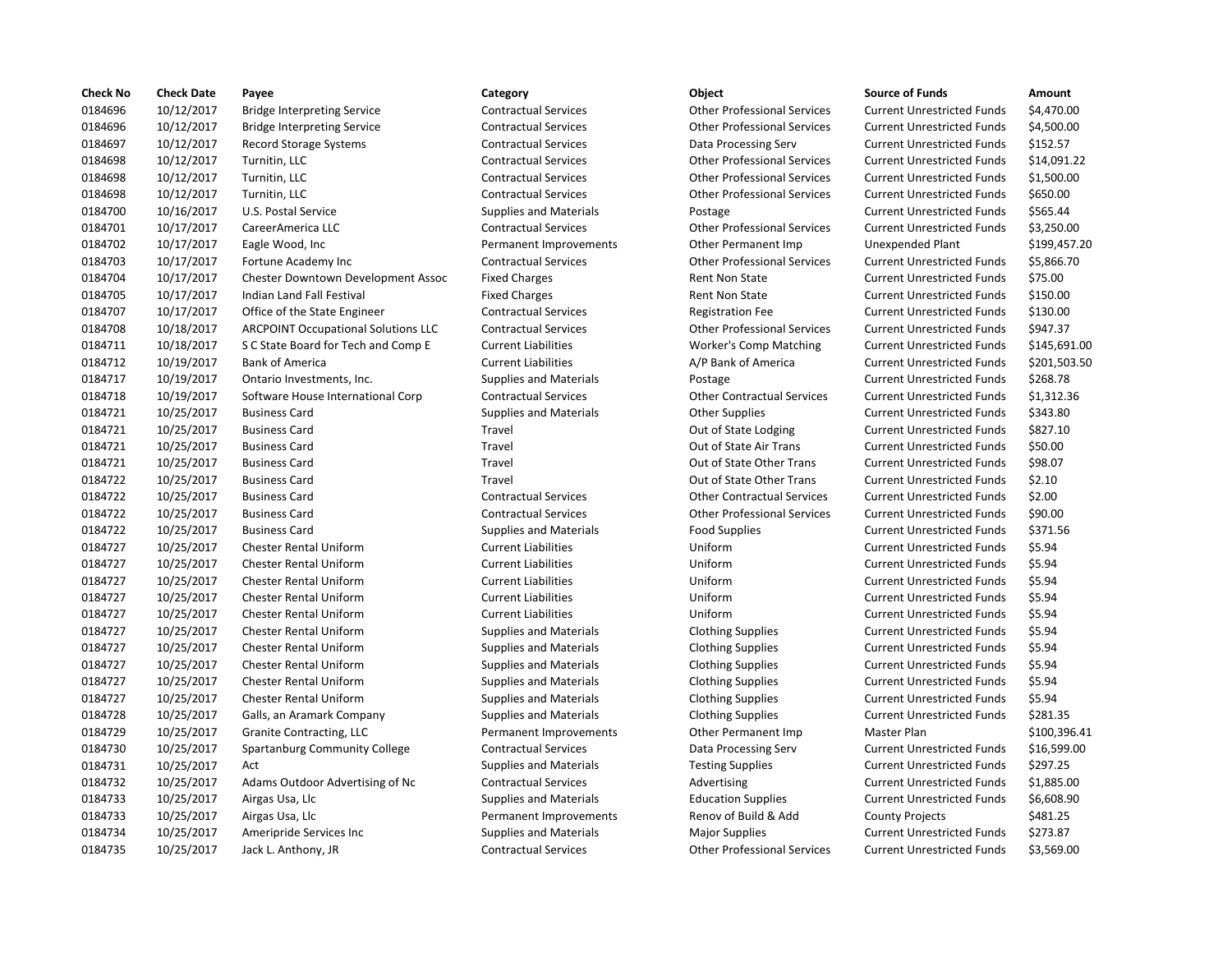| <b>Check No</b> | <b>Check Date</b> | Payee                               | Category                      | Object                             | <b>Source of Funds</b>            | Amount     |
|-----------------|-------------------|-------------------------------------|-------------------------------|------------------------------------|-----------------------------------|------------|
| 0184736         | 10/25/2017        | Atlanta Dental Supply               | <b>Contractual Services</b>   | General Repair                     | <b>Current Unrestricted Funds</b> | \$97.00    |
| 0184736         | 10/25/2017        | <b>Atlanta Dental Supply</b>        | <b>Contractual Services</b>   | <b>General Repair</b>              | <b>Current Unrestricted Funds</b> | \$301.08   |
| 0184737         | 10/25/2017        | <b>Boans Locksmith Shop</b>         | <b>Contractual Services</b>   | <b>Other Professional Services</b> | <b>Current Unrestricted Funds</b> | \$225.00   |
| 0184738         | 10/25/2017        | <b>Bridge Interpreting Service</b>  | <b>Contractual Services</b>   | <b>Other Professional Services</b> | <b>Current Unrestricted Funds</b> | \$4,380.0  |
| 0184739         | 10/25/2017        | Canon Solutions America Inc         | <b>Fixed Charges</b>          | <b>Rental Other</b>                | <b>Current Unrestricted Funds</b> | \$55.07    |
| 0184739         | 10/25/2017        | <b>Canon Solutions America Inc.</b> | <b>Fixed Charges</b>          | Leased To Own Equip                | <b>Current Unrestricted Funds</b> | \$8,098.9  |
| 0184739         | 10/25/2017        | Canon Solutions America Inc         | <b>Supplies and Materials</b> | <b>Photocopy Supplies</b>          | <b>Current Unrestricted Funds</b> | \$42.68    |
| 0184739         | 10/25/2017        | Canon Solutions America Inc         | <b>Supplies and Materials</b> | Photocopy Supplies                 | <b>Current Unrestricted Funds</b> | \$170.64   |
| 0184740         | 10/25/2017        | Caretaker Management Service Inc    | <b>Contractual Services</b>   | <b>Other Contractual Services</b>  | <b>Current Unrestricted Funds</b> | \$155.00   |
| 0184740         | 10/25/2017        | Caretaker Management Service Inc    | <b>Contractual Services</b>   | <b>Other Contractual Services</b>  | <b>Current Unrestricted Funds</b> | \$1,050.0  |
| 0184740         | 10/25/2017        | Caretaker Management Service Inc    | <b>Contractual Services</b>   | <b>Other Professional Services</b> | <b>Current Unrestricted Funds</b> | \$450.00   |
| 0184740         | 10/25/2017        | Caretaker Management Service Inc    | <b>Contractual Services</b>   | <b>Other Professional Services</b> | <b>Current Unrestricted Funds</b> | \$400.00   |
| 0184741         | 10/25/2017        | Carolina Couriers, LLC              | <b>Contractual Services</b>   | <b>Other Contractual Services</b>  | <b>Current Unrestricted Funds</b> | \$770.00   |
| 0184742         | 10/25/2017        | Carolina Elevator Service Inc       | <b>Contractual Services</b>   | <b>Other Contractual Services</b>  | <b>Current Unrestricted Funds</b> | \$395.00   |
| 0184743         | 10/25/2017        | Carolina Mower & Equipment, Inc.    | <b>Supplies and Materials</b> | <b>Maintenance Supplies</b>        | <b>Current Unrestricted Funds</b> | \$142.56   |
| 0184743         | 10/25/2017        | Carolina Mower & Equipment, Inc.    | <b>Supplies and Materials</b> | <b>Maintenance Supplies</b>        | <b>Current Unrestricted Funds</b> | \$28.69    |
| 0184743         | 10/25/2017        | Carolina Mower & Equipment, Inc.    | <b>Supplies and Materials</b> | <b>Maintenance Supplies</b>        | <b>Current Unrestricted Funds</b> | \$33.23    |
| 0184744         | 10/25/2017        | Cengage Learning Inc                | <b>Contractual Services</b>   | <b>Other Professional Services</b> | <b>Current Unrestricted Funds</b> | \$1,295.0  |
| 0184745         | 10/25/2017        | Chef's Catering                     | <b>Supplies and Materials</b> | <b>Food Supplies</b>               | <b>Current Unrestricted Funds</b> | \$59.50    |
| 0184746         | 10/25/2017        | Cox's Rock Hill Inc                 | <b>Contractual Services</b>   | <b>Other Professional Services</b> | <b>Current Unrestricted Funds</b> | \$90.00    |
| 0184747         | 10/25/2017        | Dade Paper and Bag Co               | <b>Supplies and Materials</b> | Janitorial Supplies                | <b>Current Unrestricted Funds</b> | \$2,753.5  |
| 0184748         | 10/25/2017        | Data Network Solutions Inc          | <b>Fixed Charges</b>          | Rental Data Processing Equip       | <b>Current Unrestricted Funds</b> | \$414.00   |
| 0184748         | 10/25/2017        | Data Network Solutions Inc          | <b>Fixed Charges</b>          | Rental Data Processing Equip       | <b>Current Unrestricted Funds</b> | \$475.20   |
| 0184748         | 10/25/2017        | Data Network Solutions Inc          | <b>Fixed Charges</b>          | Rental Data Processing Equip       | <b>Current Unrestricted Funds</b> | \$2.55     |
| 0184748         | 10/25/2017        | Data Network Solutions Inc          | <b>Fixed Charges</b>          | Rental Data Processing Equip       | <b>Current Unrestricted Funds</b> | \$966.00   |
| 0184748         | 10/25/2017        | Data Network Solutions Inc          | <b>Fixed Charges</b>          | Rental Data Processing Equip       | <b>Current Unrestricted Funds</b> | \$1,108.8  |
| 0184748         | 10/25/2017        | Data Network Solutions Inc          | <b>Fixed Charges</b>          | Rental Data Processing Equip       | <b>Current Unrestricted Funds</b> | \$5.95     |
| 0184748         | 10/25/2017        | Data Network Solutions Inc          | <b>Contractual Services</b>   | <b>Other Contractual Services</b>  | <b>Current Unrestricted Funds</b> | \$5,892.5  |
| 0184748         | 10/25/2017        | Data Network Solutions Inc          | <b>Contractual Services</b>   | <b>Other Contractual Services</b>  | <b>Current Unrestricted Funds</b> | \$1,446.4  |
| 0184749         | 10/25/2017        | Dell Computer Corporation           | <b>Supplies and Materials</b> | <b>Education Supplies</b>          | <b>Current Restricted Funds</b>   | \$955.17   |
| 0184750         | 10/25/2017        | Drums Tire & Battery Service        | <b>Contractual Services</b>   | Motor Vehicle Repair               | <b>Current Unrestricted Funds</b> | \$114.00   |
| 0184750         | 10/25/2017        | Drums Tire & Battery Service        | <b>Contractual Services</b>   | Motor Vehicle Repair               | <b>Current Unrestricted Funds</b> | \$58.50    |
| 0184750         | 10/25/2017        | Drums Tire & Battery Service        | <b>Contractual Services</b>   | Motor Vehicle Repair               | <b>Current Unrestricted Funds</b> | $$-100.00$ |
| 0184751         | 10/25/2017        | Ellucian Inc                        | <b>Contractual Services</b>   | <b>Other Professional Services</b> | <b>Current Unrestricted Funds</b> | \$585.75   |
| 0184752         | 10/25/2017        | Fastenal                            | <b>Contractual Services</b>   | <b>Other Contractual Services</b>  | <b>Current Unrestricted Funds</b> | \$24.60    |
| 0184753         | 10/25/2017        | Galls, an Aramark Company           | <b>Supplies and Materials</b> | <b>Clothing Supplies</b>           | <b>Current Unrestricted Funds</b> | \$281.70   |
| 0184753         | 10/25/2017        | Galls, an Aramark Company           | <b>Supplies and Materials</b> | <b>Clothing Supplies</b>           | <b>Current Unrestricted Funds</b> | \$13.19    |
| 0184754         | 10/25/2017        | Gateway Supply Company              | <b>Contractual Services</b>   | <b>General Repair</b>              | <b>Current Unrestricted Funds</b> | \$121.23   |
| 0184754         | 10/25/2017        | <b>Gateway Supply Company</b>       | <b>Contractual Services</b>   | General Repair                     | <b>Current Unrestricted Funds</b> | $$-2.02$   |
| 0184754         | 10/25/2017        | Gateway Supply Company              | <b>Contractual Services</b>   | General Repair                     | <b>Current Unrestricted Funds</b> | \$616.97   |
| 0184754         | 10/25/2017        | Gateway Supply Company              | <b>Contractual Services</b>   | General Repair                     | <b>Current Unrestricted Funds</b> | $$-11.53$  |
| 0184755         | 10/25/2017        | Graybar Electric Co                 | <b>Contractual Services</b>   | General Repair                     | <b>Current Unrestricted Funds</b> | \$155.03   |
| 0184756         | 10/25/2017        | The Honey Baked Ham Co #1543        | <b>Supplies and Materials</b> | <b>Food Supplies</b>               | <b>Current Unrestricted Funds</b> | \$1,291.5  |
| 0184756         | 10/25/2017        | The Honey Baked Ham Co #1543        | <b>Supplies and Materials</b> | <b>Food Supplies</b>               | <b>Current Unrestricted Funds</b> | \$645.75   |
| 0184756         | 10/25/2017        | The Honey Baked Ham Co #1543        | <b>Supplies and Materials</b> | <b>Food Supplies</b>               | <b>Current Unrestricted Funds</b> | \$82.45    |

## 0184756 10/25/2017 The Honey Baked Ham Co #1543 Supplies and Materials Food Supplies Current Unrestricted Funds \$82.45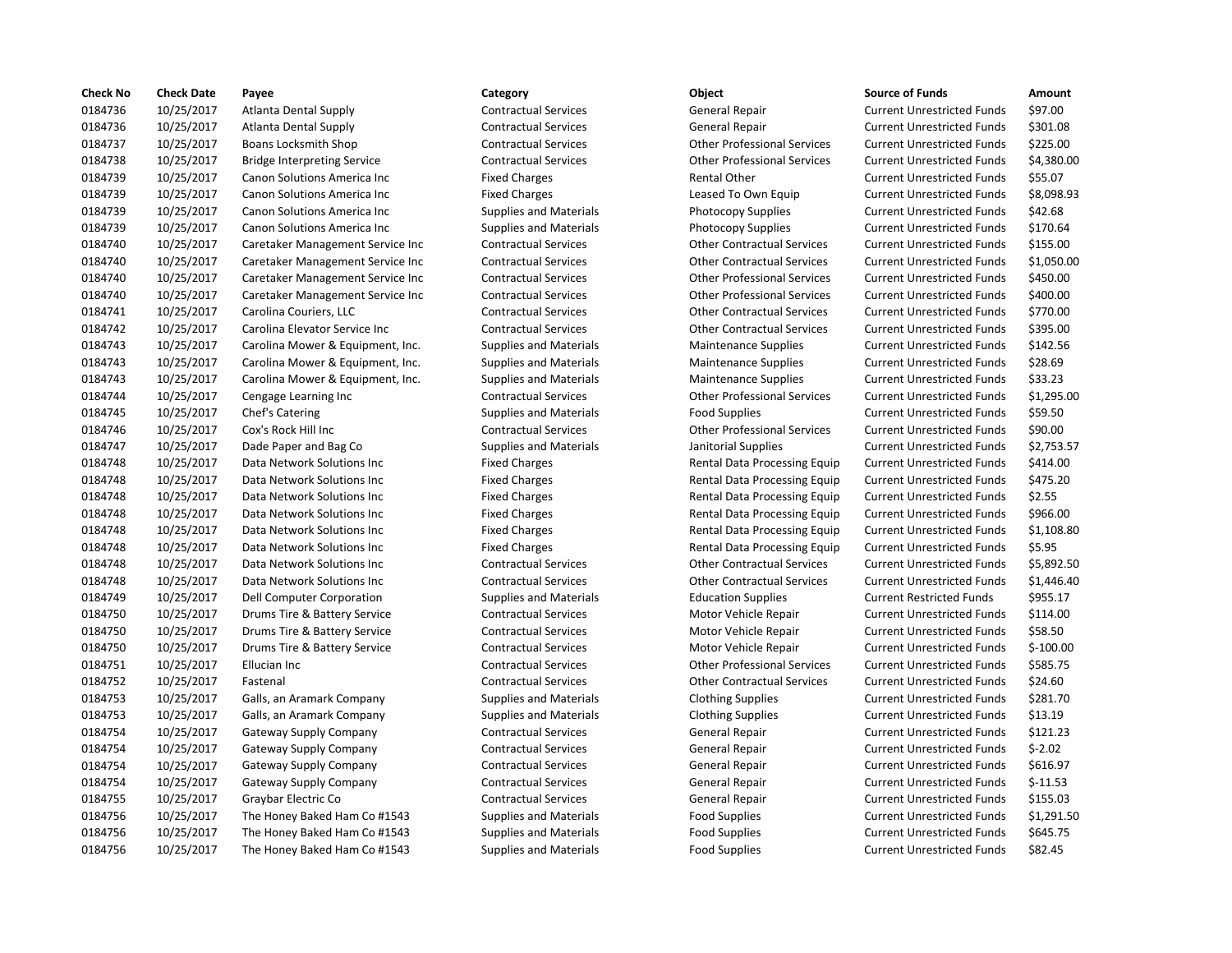| <b>Check No</b> | <b>Check Date</b> | Payee                                  | Category                      | Object                             | <b>Source of Funds</b>            | Amount      |
|-----------------|-------------------|----------------------------------------|-------------------------------|------------------------------------|-----------------------------------|-------------|
| 0184757         | 10/25/2017        | IData Incorporated                     | <b>Contractual Services</b>   | <b>Other Professional Services</b> | <b>Current Unrestricted Funds</b> | \$168.75    |
| 0184757         | 10/25/2017        | IData Incorporated                     | <b>Contractual Services</b>   | <b>Other Professional Services</b> | <b>Current Unrestricted Funds</b> | \$135.00    |
| 0184758         | 10/25/2017        | Interior Plantscapes Llc               | <b>Contractual Services</b>   | <b>Other Professional Services</b> | <b>Current Unrestricted Funds</b> | \$305.00    |
| 0184759         | 10/25/2017        | Interstate Fleet Services              | <b>Contractual Services</b>   | Motor Vehicle Repair               | <b>Current Unrestricted Funds</b> | \$1,435.41  |
| 0184759         | 10/25/2017        | <b>Interstate Fleet Services</b>       | <b>Contractual Services</b>   | Motor Vehicle Repair               | <b>Current Unrestricted Funds</b> | \$102.12    |
| 0184759         | 10/25/2017        | Interstate Fleet Services              | <b>Contractual Services</b>   | Motor Vehicle Repair               | <b>Current Unrestricted Funds</b> | \$495.14    |
| 0184759         | 10/25/2017        | <b>Interstate Fleet Services</b>       | <b>Contractual Services</b>   | Motor Vehicle Repair               | <b>Current Unrestricted Funds</b> | \$337.19    |
| 0184759         | 10/25/2017        | Interstate Fleet Services              | <b>Contractual Services</b>   | Motor Vehicle Repair               | <b>Current Unrestricted Funds</b> | \$102.12    |
| 0184759         | 10/25/2017        | <b>Interstate Fleet Services</b>       | <b>Contractual Services</b>   | Motor Vehicle Repair               | <b>Current Unrestricted Funds</b> | \$215.33    |
| 0184760         | 10/25/2017        | Jacksons Kitchen                       | <b>Supplies and Materials</b> | <b>Food Supplies</b>               | <b>Current Unrestricted Funds</b> | \$3,373.95  |
| 0184760         | 10/25/2017        | Jacksons Kitchen                       | <b>Supplies and Materials</b> | <b>Food Supplies</b>               | <b>Current Unrestricted Funds</b> | \$497.50    |
| 0184760         | 10/25/2017        | Jacksons Kitchen                       | <b>Supplies and Materials</b> | <b>Food Supplies</b>               | <b>Current Unrestricted Funds</b> | \$274.08    |
| 0184760         | 10/25/2017        | Jacksons Kitchen                       | <b>Supplies and Materials</b> | <b>Food Supplies</b>               | <b>Current Unrestricted Funds</b> | \$506.42    |
| 0184760         | 10/25/2017        | Jacksons Kitchen                       | <b>Supplies and Materials</b> | <b>Food Supplies</b>               | <b>Current Unrestricted Funds</b> | \$466.82    |
| 0184760         | 10/25/2017        | Jacksons Kitchen                       | <b>Supplies and Materials</b> | <b>Food Supplies</b>               | <b>Current Unrestricted Funds</b> | \$471.55    |
| 0184760         | 10/25/2017        | Jacksons Kitchen                       | <b>Supplies and Materials</b> | <b>Food Supplies</b>               | <b>Current Unrestricted Funds</b> | \$465.25    |
| 0184761         | 10/25/2017        | John Deere & Company                   | Equipment                     | Other Equipment                    | <b>County Projects</b>            | \$10,947.39 |
| 0184762         | 10/25/2017        | JTJ Installations LLC                  | <b>Contractual Services</b>   | <b>Other Professional Services</b> | <b>Current Unrestricted Funds</b> | \$850.00    |
| 0184762         | 10/25/2017        | JTJ Installations LLC                  | Miscellaneous                 | Contingencies                      | <b>Current Unrestricted Funds</b> | \$1,200.00  |
| 0184763         | 10/25/2017        | <b>Lowes Home Centers</b>              | <b>Contractual Services</b>   | General Repair                     | <b>Current Unrestricted Funds</b> | \$89.25     |
| 0184764         | 10/25/2017        | McAlister's Deli                       | <b>Contractual Services</b>   | <b>Other Contractual Services</b>  | <b>Current Unrestricted Funds</b> | $$-0.01$    |
| 0184764         | 10/25/2017        | McAlister's Deli                       | <b>Contractual Services</b>   | <b>Other Contractual Services</b>  | <b>Current Unrestricted Funds</b> | \$172.27    |
| 0184764         | 10/25/2017        | McAlister's Deli                       | <b>Supplies and Materials</b> | <b>Food Supplies</b>               | <b>Current Unrestricted Funds</b> | \$24.00     |
| 0184764         | 10/25/2017        | McAlister's Deli                       | <b>Supplies and Materials</b> | <b>Food Supplies</b>               | <b>Current Unrestricted Funds</b> | \$15.00     |
| 0184765         | 10/25/2017        | Meltwater News US Inc                  | <b>Contractual Services</b>   | <b>Other Professional Services</b> | <b>Current Unrestricted Funds</b> | \$2,500.00  |
| 0184766         | 10/25/2017        | Ontario Investments, Inc.              | <b>Fixed Charges</b>          | Leased To Own Equip                | <b>Current Unrestricted Funds</b> | \$1,730.13  |
| 0184766         | 10/25/2017        | Ontario Investments, Inc.              | <b>Fixed Charges</b>          | Rental Data Processing Equip       | <b>Current Unrestricted Funds</b> | \$4,895.42  |
| 0184766         | 10/25/2017        | Ontario Investments, Inc.              | <b>Fixed Charges</b>          | Rental Data Processing Equip       | <b>Current Unrestricted Funds</b> | \$6,231.88  |
| 0184766         | 10/25/2017        | Ontario Investments, Inc.              | <b>Fixed Charges</b>          | Rental Data Processing Equip       | <b>Current Unrestricted Funds</b> | \$409.28    |
| 0184766         | 10/25/2017        | Ontario Investments, Inc.              | <b>Fixed Charges</b>          | Rental Data Processing Equip       | <b>Current Unrestricted Funds</b> | \$2,670.81  |
| 0184766         | 10/25/2017        | Ontario Investments, Inc.              | <b>Fixed Charges</b>          | Rental Data Processing Equip       | <b>Current Unrestricted Funds</b> | \$175.40    |
| 0184766         | 10/25/2017        | Ontario Investments, Inc.              | <b>Fixed Charges</b>          | Rental Data Processing Equip       | <b>Current Unrestricted Funds</b> | \$2,098.04  |
| 0184767         | 10/25/2017        | Panera LLC                             | <b>Supplies and Materials</b> | <b>Food Supplies</b>               | <b>Current Unrestricted Funds</b> | \$309.87    |
| 0184767         | 10/25/2017        | Panera LLC                             | <b>Supplies and Materials</b> | <b>Food Supplies</b>               | <b>Current Unrestricted Funds</b> | \$146.43    |
| 0184768         | 10/25/2017        | P B Appleton Customer Care Serv        | <b>Supplies and Materials</b> | Postage                            | <b>Current Unrestricted Funds</b> | \$160.50    |
| 0184769         | 10/25/2017        | <b>Praxair Distribution Inc</b>        | <b>Supplies and Materials</b> | <b>Education Supplies</b>          | <b>Current Unrestricted Funds</b> | \$272.16    |
| 0184769         | 10/25/2017        | <b>Praxair Distribution Inc</b>        | <b>Supplies and Materials</b> | <b>Education Supplies</b>          | <b>Current Unrestricted Funds</b> | \$411.90    |
| 0184769         | 10/25/2017        | <b>Praxair Distribution Inc</b>        | <b>Supplies and Materials</b> | <b>Education Supplies</b>          | <b>Current Unrestricted Funds</b> | \$532.22    |
| 0184769         | 10/25/2017        | <b>Praxair Distribution Inc.</b>       | <b>Supplies and Materials</b> | <b>Education Supplies</b>          | <b>Current Unrestricted Funds</b> | \$573.82    |
| 0184769         | 10/25/2017        | <b>Praxair Distribution Inc</b>        | <b>Supplies and Materials</b> | <b>Education Supplies</b>          | <b>Current Unrestricted Funds</b> | \$24.62     |
| 0184769         | 10/25/2017        | <b>Praxair Distribution Inc.</b>       | <b>Supplies and Materials</b> | <b>Education Supplies</b>          | <b>Current Unrestricted Funds</b> | \$281.23    |
| 0184769         | 10/25/2017        | <b>Praxair Distribution Inc</b>        | <b>Supplies and Materials</b> | <b>Education Supplies</b>          | <b>Current Unrestricted Funds</b> | \$310.22    |
| 0184770         | 10/25/2017        | Professional Lawn System               | <b>Contractual Services</b>   | <b>Other Professional Services</b> | <b>County Projects</b>            | \$1,485.00  |
| 0184771         | 10/25/2017        | Quick Fuel                             | <b>Supplies and Materials</b> | Fuel                               | <b>Current Unrestricted Funds</b> | \$1,313.26  |
| 0184772         | 10/25/2017        | <b>Radco Construction Services Inc</b> | <b>Contractual Services</b>   | <b>Other Professional Services</b> | <b>Current Unrestricted Funds</b> | \$1.498.64  |

## 0184757 10/25/2017 IData Incorporated Contractual Services Other Professional Services Current Unrestricted Funds \$168.75 0184757 10/25/2017 IData Incorporated Contractual Services Other Professional Services Current Unrestricted Funds \$135.00 0184758 10/25/2017 Interior Plantscapes Llc Contractual Services Other Professional Services Current Unrestricted Funds \$305.00 0184759 10/25/2017 Interstate Fleet Services Contractual Services Motor Vehicle Repair Current Unrestricted Funds \$1,435.41 0184759 10/25/2017 Interstate Fleet Services Contractual Services Motor Vehicle Repair Current Unrestricted Funds \$102.12 0184759 10/25/2017 Interstate Fleet Services Contractual Services Motor Vehicle Repair Current Unrestricted Funds \$495.14 0184759 10/25/2017 Interstate Fleet Services Contractual Services Motor Vehicle Repair Current Unrestricted Funds \$337.19 0184759 10/25/2017 Interstate Fleet Services Contractual Services Motor Vehicle Repair Current Unrestricted Funds \$102.12 0184759 10/25/2017 Interstate Fleet Services Contractual Services Motor Vehicle Repair Current Unrestricted Funds \$215.33 0184760 10/25/2017 Jacksons Kitchen Supplies and Materials Food Supplies Current Unrestricted Funds \$3,373.95 0184760 10/25/2017 Jacksons Kitchen Supplies and Materials Food Supplies Current Unrestricted Funds \$497.50 Supplies and Materials **Food Supplies** Food Supplies Current Unrestricted Funds 5274.08 Supplies and Materials **Food Supplies** Food Supplies Current Unrestricted Funds \$506.42 0184760 10/25/2017 Jacksons Kitchen Supplies and Materials Food Supplies Current Unrestricted Funds \$466.82 Supplies and Materials **Food Supplies** Food Supplies Current Unrestricted Funds \$471.55 Supplies and Materials **Food Supplies** Food Supplies Current Unrestricted Funds \$465.25 Contractual Services **102017 Contractual Services** Current Unrestricted Funds \$850.00 Miscellaneous **1.200.00** Contingencies Current Unrestricted Funds \$1,200.00 0184763 10/25/2017 Lowes Home Centers Contractual Services General Repair Current Unrestricted Funds \$89.25 0184764 10/25/2017 McAlister's Deli Contractual Services Other Contractual Services Current Unrestricted Funds \$-0.01 0184764 10/25/2017 McAlister's Deli Contractual Services Other Contractual Services Current Unrestricted Funds \$172.27 0184764 10/25/2017 McAlister's Deli Supplies and Materials Food Supplies Current Unrestricted Funds \$24.00 0184764 10/25/2017 McAlister's Deli Supplies and Materials Food Supplies Current Unrestricted Funds \$15.00 0184765 10/25/2017 Meltwater News US Inc Contractual Services Other Professional Services Current Unrestricted Funds \$2,500.00 Fixed Charges **1.730.13** Leased To Own Equip Current Unrestricted Funds \$1,730.13 Fixed Charges The Theorem Charges Rental Data Processing Equip Current Unrestricted Funds \$4,895.42 Fixed Charges The Rental Data Processing Equip Current Unrestricted Funds \$6,231.88 Fixed Charges The Superson Charges Rental Data Processing Equip Current Unrestricted Funds \$409.28 Fixed Charges The Rental Data Processing Equip Current Unrestricted Funds \$2,670.81 Fixed Charges **10.2576 10.2017 Clubrent Charges** Rental Data Processing Equip Current Unrestricted Funds \$175.40 Fixed Charges The Theorem Charges Rental Data Processing Equip Current Unrestricted Funds \$2,098.04 0184767 10/25/2017 Panera LLC Supplies and Materials Food Supplies Current Unrestricted Funds \$309.87 Supplies and Materials **10.47 IDC Supplies Current Unrestricted Funds** 5146.43 rv Supplies and Materials **Custom Custom Custom Current Unrestricted Funds** 5160.50 Supplies and Materials **Education Supplies Current Unrestricted Funds** \$272.16 Supplies and Materials **Education Supplies** Current Unrestricted Funds \$411.90 0184769 10/25/2017 Praxair Distribution Inc Supplies and Materials Education Supplies Current Unrestricted Funds \$532.22 Supplies and Materials **Education Supplies Current Unrestricted Funds** \$573.82 Supplies and Materials **Education Supplies Current Unrestricted Funds** \$24.62 Supplies and Materials **Education Supplies** Current Unrestricted Funds \$281.23 0184769 10/25/2017 Praxair Distribution Inc Supplies and Materials Education Supplies Current Unrestricted Funds \$310.22 0184770 10/25/2017 Professional Lawn System Contractual Services Other Professional Services County Projects \$1,485.00 0184771 10/25/2017 Quick Fuel Supplies and Materials Fuel Current Unrestricted Funds \$1,313.26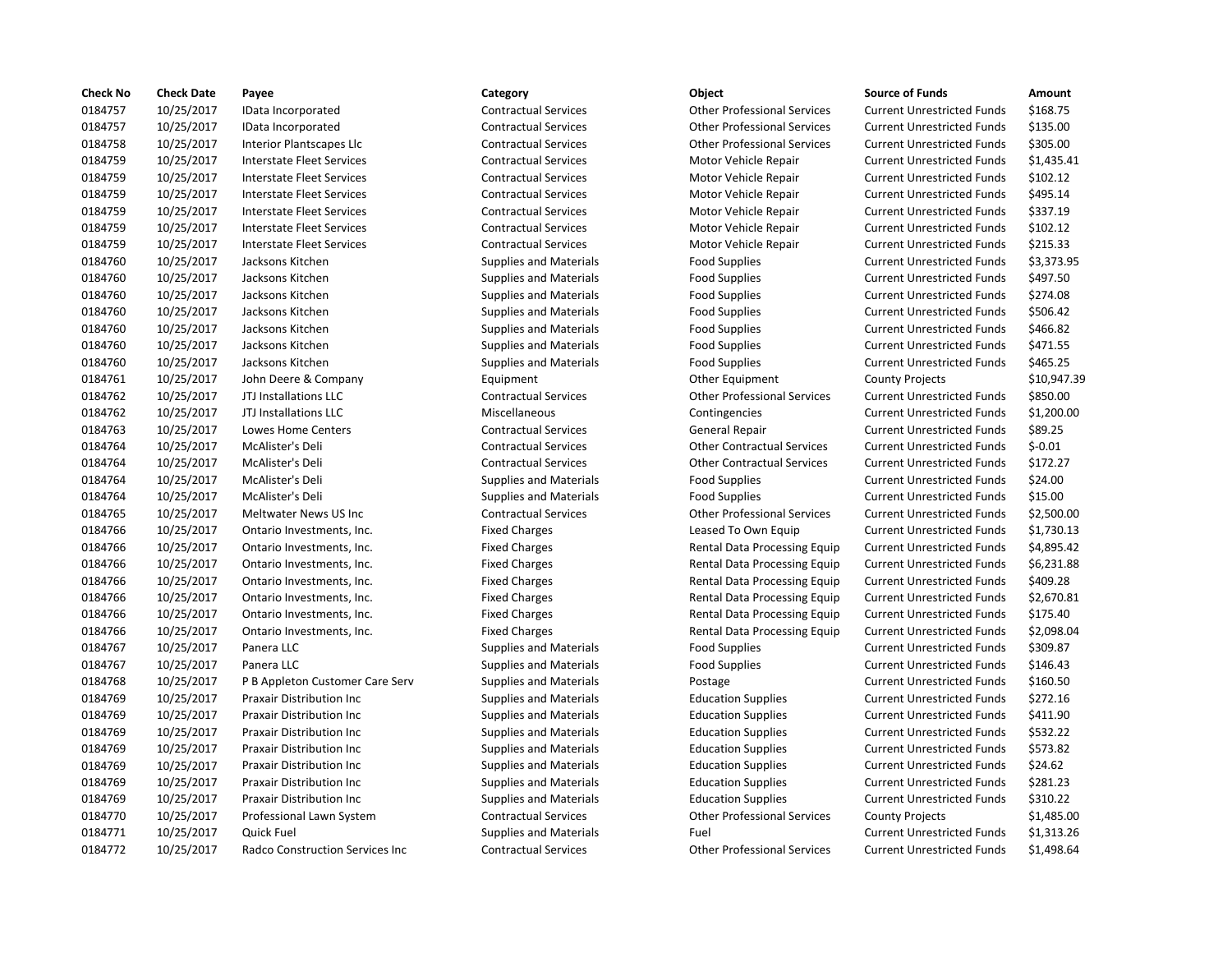| <b>Check No</b> | <b>Check Date</b> | Payee                                | Category                      | Object                             | <b>Source of Funds</b>            | Amount    |
|-----------------|-------------------|--------------------------------------|-------------------------------|------------------------------------|-----------------------------------|-----------|
| 0184772         | 10/25/2017        | Radco Construction Services Inc      | <b>Contractual Services</b>   | General Repair                     | <b>Current Unrestricted Funds</b> | \$2,700.0 |
| 0184773         | 10/25/2017        | Rev.com Inc                          | <b>Contractual Services</b>   | <b>Other Professional Services</b> | <b>Current Unrestricted Funds</b> | \$55.00   |
| 0184774         | 10/25/2017        | Siteone Landscape Supply, Llc        | <b>Supplies and Materials</b> | <b>Maintenance Supplies</b>        | <b>Current Unrestricted Funds</b> | \$859.64  |
| 0184774         | 10/25/2017        | Siteone Landscape Supply, Llc        | <b>Supplies and Materials</b> | Maintenance Supplies               | <b>Current Unrestricted Funds</b> | \$419.70  |
| 0184775         | 10/25/2017        | Softdocs Inc                         | <b>Contractual Services</b>   | <b>Other Contractual Services</b>  | <b>Current Unrestricted Funds</b> | \$8,239.0 |
| 0184776         | 10/25/2017        | Software House International Corp    | <b>Contractual Services</b>   | <b>Other Contractual Services</b>  | <b>Current Unrestricted Funds</b> | \$656.18  |
| 0184776         | 10/25/2017        | Software House International Corp    | <b>Contractual Services</b>   | <b>Other Contractual Services</b>  | <b>Current Unrestricted Funds</b> | \$1,312.3 |
| 0184777         | 10/25/2017        | Southern States Cooperative Inc.     | <b>Supplies and Materials</b> | <b>Maintenance Supplies</b>        | <b>Current Unrestricted Funds</b> | \$142.95  |
| 0184778         | 10/25/2017        | Staffmark                            | <b>Contractual Services</b>   | <b>Other Contractual Services</b>  | <b>Current Unrestricted Funds</b> | \$522.59  |
| 0184778         | 10/25/2017        | Staffmark                            | <b>Contractual Services</b>   | <b>Other Contractual Services</b>  | <b>Current Unrestricted Funds</b> | \$522.59  |
| 0184778         | 10/25/2017        | Staffmark                            | <b>Contractual Services</b>   | <b>Other Contractual Services</b>  | <b>Current Unrestricted Funds</b> | \$293.20  |
| 0184778         | 10/25/2017        | Staffmark                            | <b>Contractual Services</b>   | <b>Other Contractual Services</b>  | <b>Current Unrestricted Funds</b> | \$293.20  |
| 0184778         | 10/25/2017        | Staffmark                            | <b>Contractual Services</b>   | <b>Other Professional Services</b> | <b>Current Unrestricted Funds</b> | \$293.20  |
| 0184778         | 10/25/2017        | Staffmark                            | <b>Contractual Services</b>   | <b>Other Professional Services</b> | <b>Current Unrestricted Funds</b> | \$293.20  |
| 0184779         | 10/25/2017        | Stericycle Inc                       | <b>Contractual Services</b>   | <b>Other Professional Services</b> | <b>Current Unrestricted Funds</b> | \$131.24  |
| 0184779         | 10/25/2017        | Stericycle Inc                       | <b>Contractual Services</b>   | <b>Other Professional Services</b> | <b>Current Unrestricted Funds</b> | \$282.67  |
| 0184779         | 10/25/2017        | Stericycle Inc                       | <b>Contractual Services</b>   | <b>Other Professional Services</b> | <b>Current Unrestricted Funds</b> | \$75.72   |
| 0184779         | 10/25/2017        | Stericycle Inc                       | <b>Contractual Services</b>   | <b>Other Professional Services</b> | <b>Current Unrestricted Funds</b> | \$15.14   |
| 0184780         | 10/25/2017        | <b>Systems Automation Consulting</b> | <b>Contractual Services</b>   | <b>Other Professional Services</b> | <b>Current Unrestricted Funds</b> | \$6,297.5 |
| 0184781         | 10/25/2017        | Trueline, Inc.                       | Permanent Improvements        | Roofing Repairs & Renov            | <b>County Projects</b>            | \$13,851  |
| 0184782         | 10/25/2017        | U Save Auto Rental                   | Travel                        | Travel                             | <b>Current Unrestricted Funds</b> | \$145.26  |
| 0184782         | 10/25/2017        | U Save Auto Rental                   | Travel                        | Travel                             | <b>Current Unrestricted Funds</b> | \$118.83  |
| 0184782         | 10/25/2017        | U Save Auto Rental                   | Travel                        | Travel                             | <b>Current Unrestricted Funds</b> | \$64.58   |
| 0184782         | 10/25/2017        | U Save Auto Rental                   | Travel                        | Travel                             | <b>Current Unrestricted Funds</b> | \$40.43   |
| 0184783         | 10/25/2017        | <b>Unifirst Corporation</b>          | <b>Contractual Services</b>   | <b>Other Professional Services</b> | <b>Current Unrestricted Funds</b> | \$114.44  |
| 0184783         | 10/25/2017        | <b>Unifirst Corporation</b>          | <b>Contractual Services</b>   | <b>Other Professional Services</b> | <b>Current Unrestricted Funds</b> | \$114.44  |
| 0184784         | 10/25/2017        | United Air Filter Company            | <b>Contractual Services</b>   | General Repair                     | <b>Current Unrestricted Funds</b> | \$145.38  |
| 0184785         | 10/25/2017        | United Refrigeration Inc             | <b>Contractual Services</b>   | General Repair                     | <b>Current Unrestricted Funds</b> | \$193.79  |
| 0184785         | 10/25/2017        | United Refrigeration Inc             | <b>Contractual Services</b>   | <b>General Repair</b>              | <b>Current Unrestricted Funds</b> | \$125.38  |
| 0184785         | 10/25/2017        | United Refrigeration Inc             | <b>Contractual Services</b>   | <b>General Repair</b>              | <b>Current Unrestricted Funds</b> | $$-1.17$  |
| 0184785         | 10/25/2017        | United Refrigeration Inc             | <b>Contractual Services</b>   | General Repair                     | <b>Current Unrestricted Funds</b> | \$17.10   |
| 0184785         | 10/25/2017        | United Refrigeration Inc             | <b>Contractual Services</b>   | General Repair                     | <b>Current Unrestricted Funds</b> | $$-0.16$  |
| 0184785         | 10/25/2017        | United Refrigeration Inc             | <b>Contractual Services</b>   | General Repair                     | <b>Current Unrestricted Funds</b> | \$247.55  |
| 0184785         | 10/25/2017        | United Refrigeration Inc             | <b>Contractual Services</b>   | <b>General Repair</b>              | <b>Current Unrestricted Funds</b> | $$-2.21$  |
| 0184786         | 10/25/2017        | Vendable Systems Inc                 | <b>Supplies and Materials</b> | <b>Food Supplies</b>               | <b>Current Unrestricted Funds</b> | \$105.84  |
| 0184787         | 10/25/2017        | <b>Waiter's Choice Catering</b>      | <b>Supplies and Materials</b> | <b>Food Supplies</b>               | <b>Current Unrestricted Funds</b> | \$3,585.5 |
| 0184787         | 10/25/2017        | Waiter's Choice Catering             | <b>Supplies and Materials</b> | <b>Food Supplies</b>               | <b>Current Unrestricted Funds</b> | \$104.01  |
| 0184787         | 10/25/2017        | Waiter's Choice Catering             | <b>Supplies and Materials</b> | <b>Food Supplies</b>               | <b>Current Unrestricted Funds</b> | \$95.19   |
| 0184788         | 10/25/2017        | Waste Management of the Carolinas    | <b>Contractual Services</b>   | <b>Other Contractual Services</b>  | <b>Current Unrestricted Funds</b> | \$343.05  |
| 0184789         | 10/25/2017        | Watson Tate Savory Architects Inc    | Permanent Improvements        | Reimbursables                      | <b>Unexpended Plant</b>           | \$777.78  |
| 0184789         | 10/25/2017        | Watson Tate Savory Architects Inc    | Permanent Improvements        | Fees, Arch, Eng & Other            | Unexpended Plant                  | \$91,155  |
| 0184790         | 10/25/2017        | <b>West Group</b>                    | Equipment                     | Library Books, Maps & Film         | <b>Current Unrestricted Funds</b> | \$638.57  |
| 0184791         | 10/25/2017        | Wolfram Research Inc                 | <b>Supplies and Materials</b> | <b>Education Supplies</b>          | <b>Current Unrestricted Funds</b> | \$3,314.0 |
| 0184791         | 10/25/2017        | <b>Wolfram Research Inc.</b>         | <b>Supplies and Materials</b> | <b>Education Supplies</b>          | <b>Current Unrestricted Funds</b> | \$20.00   |
| 0184792         | 10/25/2017        | <b>Xerox Corporation</b>             | <b>Fixed Charges</b>          | Leased To Own Equip                | <b>Current Unrestricted Funds</b> | \$1,087.0 |
|                 |                   |                                      |                               |                                    |                                   |           |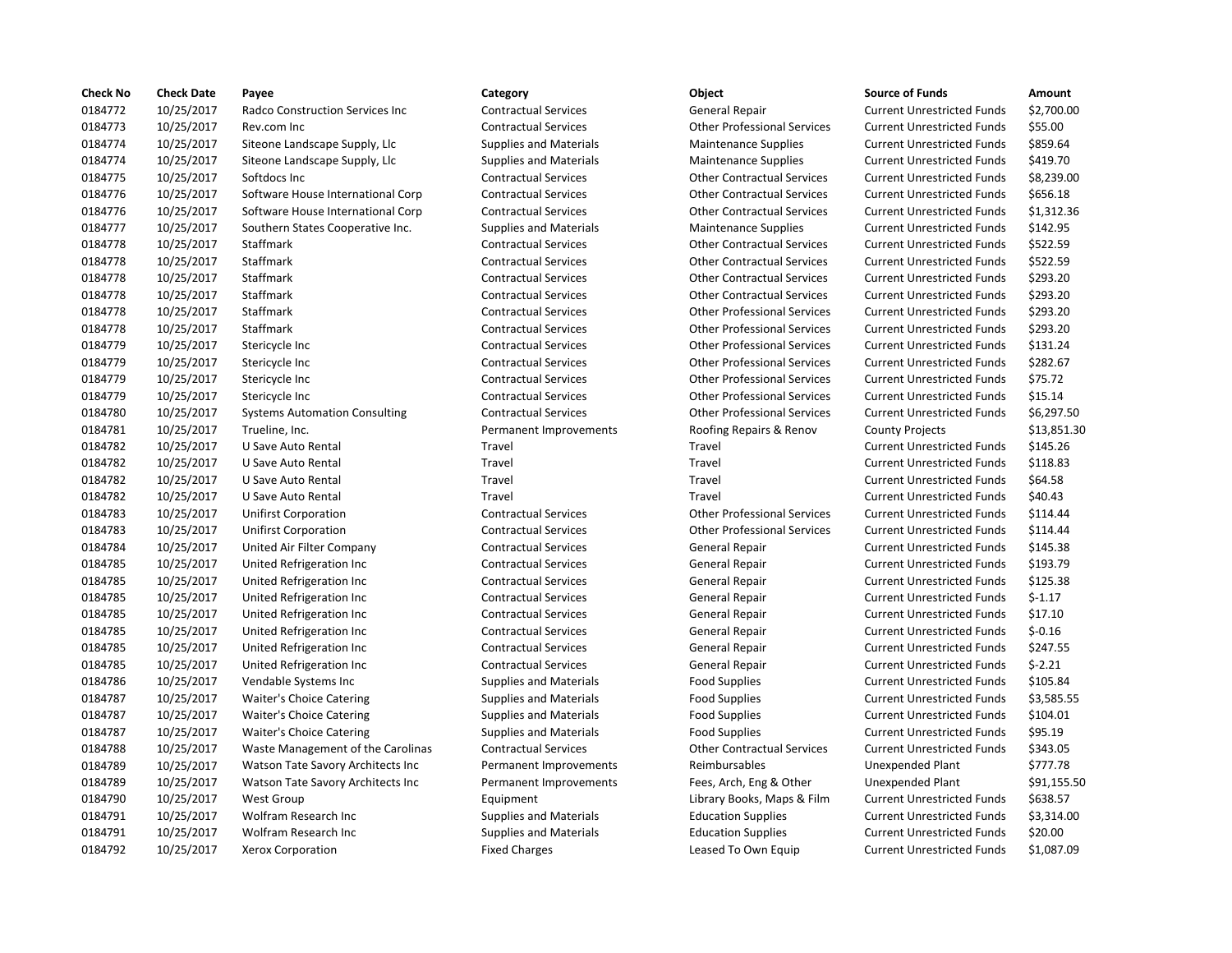| <b>Check No</b> | <b>Check Date</b> | Payee                               | Category                      | <b>Object</b>                      | <b>Source of Funds</b>            | Amount    |
|-----------------|-------------------|-------------------------------------|-------------------------------|------------------------------------|-----------------------------------|-----------|
| 0184793         | 10/25/2017        | Youvisit Llc                        | <b>Contractual Services</b>   | <b>Other Professional Services</b> | <b>Current Unrestricted Funds</b> | \$1,403.0 |
| 0184795         | 10/25/2017        | <b>Chester Rental Uniform</b>       | <b>Current Liabilities</b>    | Uniform                            | <b>Current Unrestricted Funds</b> | \$33.06   |
| 0184795         | 10/25/2017        | <b>Chester Rental Uniform</b>       | <b>Current Liabilities</b>    | Uniform                            | <b>Current Unrestricted Funds</b> | \$26.10   |
| 0184795         | 10/25/2017        | <b>Chester Rental Uniform</b>       | <b>Current Liabilities</b>    | Uniform                            | <b>Current Unrestricted Funds</b> | \$26.10   |
| 0184795         | 10/25/2017        | <b>Chester Rental Uniform</b>       | <b>Current Liabilities</b>    | Uniform                            | <b>Current Unrestricted Funds</b> | \$33.06   |
| 0184795         | 10/25/2017        | <b>Chester Rental Uniform</b>       | <b>Current Liabilities</b>    | Uniform                            | <b>Current Unrestricted Funds</b> | \$33.06   |
| 0184795         | 10/25/2017        | <b>Chester Rental Uniform</b>       | <b>Supplies and Materials</b> | <b>Clothing Supplies</b>           | <b>Current Unrestricted Funds</b> | \$33.06   |
| 0184795         | 10/25/2017        | <b>Chester Rental Uniform</b>       | <b>Supplies and Materials</b> | <b>Clothing Supplies</b>           | <b>Current Unrestricted Funds</b> | \$26.10   |
| 0184795         | 10/25/2017        | <b>Chester Rental Uniform</b>       | <b>Supplies and Materials</b> | <b>Clothing Supplies</b>           | <b>Current Unrestricted Funds</b> | \$26.10   |
| 0184795         | 10/25/2017        | <b>Chester Rental Uniform</b>       | <b>Supplies and Materials</b> | <b>Clothing Supplies</b>           | <b>Current Unrestricted Funds</b> | \$33.06   |
| 0184795         | 10/25/2017        | <b>Chester Rental Uniform</b>       | <b>Supplies and Materials</b> | <b>Clothing Supplies</b>           | <b>Current Unrestricted Funds</b> | \$95.04   |
| 0184795         | 10/25/2017        | <b>Chester Rental Uniform</b>       | <b>Supplies and Materials</b> | <b>Clothing Supplies</b>           | <b>Current Unrestricted Funds</b> | \$33.06   |
| 0184796         | 10/25/2017        | Good Folks of York County           | <b>Supplies and Materials</b> | <b>Other Supplies</b>              | <b>Current Unrestricted Funds</b> | \$1,000.0 |
| 0184799         | 10/25/2017        | Hampton Inn                         | <b>Contractual Services</b>   | <b>Other Professional Services</b> | <b>Current Unrestricted Funds</b> | \$124.32  |
| 0184800         | 10/25/2017        | DP Technology Corp                  | <b>Supplies and Materials</b> | <b>Education Supplies</b>          | <b>Current Unrestricted Funds</b> | \$75.00   |
| 0184800         | 10/25/2017        | DP Technology Corp                  | Supplies and Materials        | <b>Education Supplies</b>          | <b>Current Unrestricted Funds</b> | \$1,500.0 |
| 0184802         | 10/25/2017        | Barnes and Noble College Bookstore  | <b>Current Liabilities</b>    | A/P College Barnes & Noble         | <b>Current Unrestricted Funds</b> | \$2,649.6 |
| 0184803         | 10/25/2017        | Chester Metropolitan District       | <b>Contractual Services</b>   | <b>Utilities</b>                   | <b>Current Unrestricted Funds</b> | \$456.26  |
| 0184804         | 10/25/2017        | <b>Chester Rental Uniform</b>       | <b>Supplies and Materials</b> | <b>Clothing Supplies</b>           | <b>Current Unrestricted Funds</b> | \$33.06   |
| 0184804         | 10/25/2017        | Chester Rental Uniform              | <b>Supplies and Materials</b> | <b>Clothing Supplies</b>           | <b>Current Unrestricted Funds</b> | \$33.06   |
| 0184804         | 10/25/2017        | <b>Chester Rental Uniform</b>       | <b>Supplies and Materials</b> | <b>Clothing Supplies</b>           | <b>Current Unrestricted Funds</b> | \$33.06   |
| 0184804         | 10/25/2017        | <b>Chester Rental Uniform</b>       | <b>Supplies and Materials</b> | <b>Clothing Supplies</b>           | <b>Current Unrestricted Funds</b> | \$33.06   |
| 0184804         | 10/25/2017        | <b>Chester Rental Uniform</b>       | <b>Current Liabilities</b>    | Uniform                            | <b>Current Unrestricted Funds</b> | \$33.06   |
| 0184804         | 10/25/2017        | <b>Chester Rental Uniform</b>       | <b>Current Liabilities</b>    | Uniform                            | <b>Current Unrestricted Funds</b> | \$33.06   |
| 0184804         | 10/25/2017        | <b>Chester Rental Uniform</b>       | <b>Current Liabilities</b>    | Uniform                            | <b>Current Unrestricted Funds</b> | \$33.06   |
| 0184804         | 10/25/2017        | <b>Chester Rental Uniform</b>       | <b>Current Liabilities</b>    | Uniform                            | <b>Current Unrestricted Funds</b> | \$33.06   |
| 0184805         | 10/25/2017        | Surveillance, Resources, and Invest | <b>Contractual Services</b>   | <b>Other Professional Services</b> | <b>Current Unrestricted Funds</b> | \$1,798.5 |
| 0184806         | 10/25/2017        | Olive Garden                        | <b>Current Assets</b>         | <b>Prepaid Expenses</b>            | <b>Current Unrestricted Funds</b> | \$207.51  |
| 0184809         | 10/31/2017        | American Airlines, Inc.             | Travel                        | Out of State Air Trans             | <b>Current Unrestricted Funds</b> | \$15.00   |
| 0184809         | 10/31/2017        | American Airlines, Inc.             | Travel                        | Travel                             | <b>Current Unrestricted Funds</b> | \$454.90  |
| 0184809         | 10/31/2017        | American Airlines, Inc.             | Travel                        | Out of State Air Trans             | <b>Current Unrestricted Funds</b> | \$494.90  |
| 0184809         | 10/31/2017        | American Airlines, Inc.             | Travel                        | Out of State Air Trans             | <b>Current Unrestricted Funds</b> | \$456.90  |
| 0184809         | 10/31/2017        | American Airlines, Inc.             | Travel                        | In State Lodging                   | <b>Current Unrestricted Funds</b> | \$15.00   |
| 0184809         | 10/31/2017        | American Airlines, Inc.             | Travel                        | In State Lodging                   | <b>Current Unrestricted Funds</b> | \$15.00   |
| 0184809         | 10/31/2017        | American Airlines, Inc.             | Travel                        | In State Lodging                   | <b>Current Unrestricted Funds</b> | \$15.00   |
| 0184811         | 10/31/2017        | <b>Business Card</b>                | Travel                        | In State Lodging                   | <b>Current Unrestricted Funds</b> | \$366.87  |
| 0184811         | 10/31/2017        | <b>Business Card</b>                | Travel                        | Out of State Lodging               | <b>Current Unrestricted Funds</b> | \$1,122.9 |
| 0184811         | 10/31/2017        | <b>Business Card</b>                | Travel                        | In State Lodging                   | <b>Current Unrestricted Funds</b> | \$230.72  |
| 0184811         | 10/31/2017        | <b>Business Card</b>                | Travel                        |                                    | <b>Current Unrestricted Funds</b> | \$230.72  |
| 0184811         |                   |                                     |                               | In State Lodging                   |                                   | \$230.72  |
|                 | 10/31/2017        | <b>Business Card</b>                | Travel                        | In State Lodging                   | <b>Current Unrestricted Funds</b> |           |
| 0184811         | 10/31/2017        | <b>Business Card</b>                | Travel                        | In State Lodging                   | <b>Current Unrestricted Funds</b> | \$122.29  |
| 0184811         | 10/31/2017        | <b>Business Card</b>                | <b>Supplies and Materials</b> | <b>Food Supplies</b>               | <b>Current Unrestricted Funds</b> | \$217.97  |
| 0184811         | 10/31/2017        | <b>Business Card</b>                | Travel                        | Out of State Lodging               | <b>Current Unrestricted Funds</b> | \$469.14  |
| 0184811         | 10/31/2017        | <b>Business Card</b>                | Travel                        | Out of State Lodging               | <b>Current Unrestricted Funds</b> | \$224.26  |
| 0184811         | 10/31/2017        | <b>Business Card</b>                | Travel                        | In State Lodging                   | <b>Current Unrestricted Funds</b> | \$213.58  |

0184793 10/25/2017 Youvisit Llc Contractual Services Other Professional Services Current Unrestricted Funds \$1,403.00 Current Unrestricted Funds \$33.06 Current Unrestricted Funds \$26.10 Current Unrestricted Funds \$26.10 Current Unrestricted Funds \$33.06 Current Unrestricted Funds \$33.06 Current Unrestricted Funds \$33.06 Current Unrestricted Funds \$26.10 Current Unrestricted Funds \$26.10 Current Unrestricted Funds \$33.06 Current Unrestricted Funds \$95.04 Current Unrestricted Funds \$33.06 Current Unrestricted Funds \$1,000.00 Current Unrestricted Funds \$124.32 Current Unrestricted Funds \$75.00 Current Unrestricted Funds \$1,500.00 Current Unrestricted Funds \$2,649.69 Current Unrestricted Funds \$456.26 Current Unrestricted Funds \$33.06 Current Unrestricted Funds \$33.06 Current Unrestricted Funds \$33.06 Current Unrestricted Funds \$33.06 Current Unrestricted Funds \$33.06 Current Unrestricted Funds \$33.06 Current Unrestricted Funds \$33.06 Current Unrestricted Funds \$33.06 Current Unrestricted Funds \$1,798.50 Current Unrestricted Funds \$207.51 Current Unrestricted Funds \$15.00 Current Unrestricted Funds \$454.90 Current Unrestricted Funds \$494.90 Current Unrestricted Funds \$456.90 Current Unrestricted Funds \$15.00 Current Unrestricted Funds \$15.00 Current Unrestricted Funds \$15.00 Current Unrestricted Funds \$366.87 Current Unrestricted Funds \$1,122.92 Current Unrestricted Funds \$230.72 Current Unrestricted Funds \$230.72 Current Unrestricted Funds \$230.72 Current Unrestricted Funds \$122.29 Current Unrestricted Funds \$217.97 Current Unrestricted Funds \$469.14 Current Unrestricted Funds \$224.26 Current Unrestricted Funds \$213.58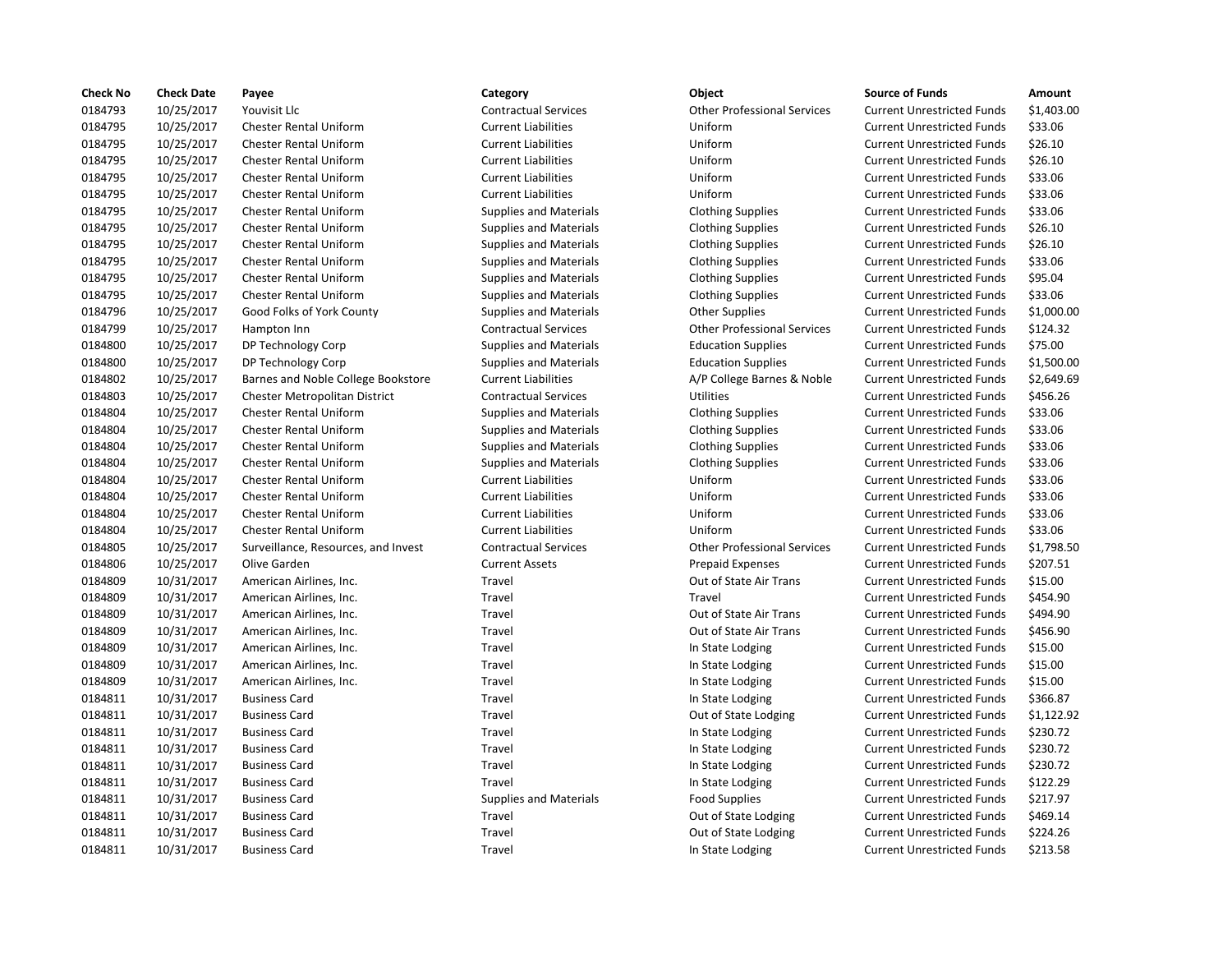| <b>Check No</b> | <b>Check Date</b> | Payee                           | Category                      | Object                             | <b>Source of Funds</b>            | Amount    |
|-----------------|-------------------|---------------------------------|-------------------------------|------------------------------------|-----------------------------------|-----------|
| 0184811         | 10/31/2017        | <b>Business Card</b>            | Travel                        | Travel                             | <b>Current Unrestricted Funds</b> | \$441.99  |
| 0184811         | 10/31/2017        | <b>Business Card</b>            | Travel                        | In State Meals                     | <b>Current Unrestricted Funds</b> | \$26.68   |
| 0184811         | 10/31/2017        | <b>Business Card</b>            | Travel                        | In State Lodging                   | <b>Current Unrestricted Funds</b> | \$151.19  |
| 0184811         | 10/31/2017        | <b>Business Card</b>            | Travel                        | Out of State Air Trans             | <b>Current Unrestricted Funds</b> | \$50.00   |
| 0184811         | 10/31/2017        | <b>Business Card</b>            | Travel                        | Out of State Lodging               | <b>Current Restricted Funds</b>   | \$1,058.0 |
| 0184811         | 10/31/2017        | <b>Business Card</b>            | <b>Contractual Services</b>   | <b>Other Contractual Services</b>  | <b>Current Unrestricted Funds</b> | \$473.78  |
| 0184811         | 10/31/2017        | <b>Business Card</b>            | <b>Supplies and Materials</b> | <b>Office Supplies</b>             | <b>Current Unrestricted Funds</b> | \$638.21  |
| 0184811         | 10/31/2017        | <b>Business Card</b>            | Travel                        | In State Misc Travel Exp           | <b>Current Unrestricted Funds</b> | \$10.00   |
| 0184811         | 10/31/2017        | <b>Business Card</b>            | Travel                        | Out of State Other Trans           | <b>Current Unrestricted Funds</b> | \$70.00   |
| 0184820         | 10/31/2017        | <b>Riverview Medical Clinic</b> | <b>Contractual Services</b>   | <b>Other Professional Services</b> | <b>Current Unrestricted Funds</b> | \$80.00   |
| 0184820         | 10/31/2017        | <b>Riverview Medical Clinic</b> | <b>Contractual Services</b>   | <b>Other Professional Services</b> | <b>Current Unrestricted Funds</b> | \$80.00   |
| 0184820         | 10/31/2017        | <b>Riverview Medical Clinic</b> | <b>Contractual Services</b>   | <b>Other Professional Services</b> | <b>Current Unrestricted Funds</b> | \$40.00   |
| 0184829         | 10/31/2017        | U.S. Postal Service             | <b>Supplies and Materials</b> | Postage                            | <b>Current Unrestricted Funds</b> | \$225.00  |
| E0007728        | 10/11/2017        | <b>YTC</b> Employee             | Travel                        | In State Misc Travel Exp           | <b>Current Unrestricted Funds</b> | \$3.00    |
| E0007729        | 10/11/2017        | <b>YTC</b> Employee             | Travel                        | In State Priv Auto                 | <b>Current Unrestricted Funds</b> | \$20.99   |
| E0007729        | 10/11/2017        | <b>YTC</b> Employee             | Travel                        | In State Priv Auto                 | <b>Current Unrestricted Funds</b> | \$11.19   |
| E0007730        | 10/11/2017        | <b>YTC</b> Employee             | Travel                        | In State Priv Auto                 | <b>Current Unrestricted Funds</b> | \$16.53   |
| E0007731        | 10/11/2017        | <b>YTC</b> Employee             | Travel                        | In State Priv Auto                 | <b>Current Unrestricted Funds</b> | \$65.34   |
| E0007732        | 10/11/2017        | <b>YTC Employee</b>             | Travel                        | Out of State Priv Auto             | <b>Current Unrestricted Funds</b> | \$15.35   |
| E0007733        | 10/11/2017        | <b>YTC Employee</b>             | Travel                        | In State Meals                     | <b>Current Unrestricted Funds</b> | \$38.00   |
| E0007733        | 10/11/2017        | <b>YTC</b> Employee             | Travel                        | In State Priv Auto                 | <b>Current Unrestricted Funds</b> | \$196.02  |
| E0007733        | 10/11/2017        | <b>YTC Employee</b>             | Travel                        | In State Lodging                   | <b>Current Unrestricted Funds</b> | \$314.55  |
| E0007734        | 10/11/2017        | <b>YTC</b> Employee             | Travel                        | In State Priv Auto                 | <b>Current Unrestricted Funds</b> | \$71.78   |
| E0007735        | 10/11/2017        | <b>YTC Employee</b>             | Travel                        | In State Priv Auto                 | <b>Current Unrestricted Funds</b> | \$41.58   |
| E0007736        | 10/11/2017        | <b>YTC Employee</b>             | Travel                        | In State Priv Auto                 | <b>Current Unrestricted Funds</b> | \$206.82  |
| E0007737        | 10/11/2017        | <b>YTC</b> Employee             | Travel                        | In State Priv Auto                 | <b>Current Unrestricted Funds</b> | \$7.00    |
| E0007738        | 10/11/2017        | <b>YTC Employee</b>             | Travel                        | In State Priv Auto                 | <b>Current Unrestricted Funds</b> | \$71.63   |
| E0007738        | 10/11/2017        | <b>YTC</b> Employee             | Travel                        | Non Deductible Meals               | <b>Current Unrestricted Funds</b> | \$7.00    |
| E0007739        | 10/11/2017        | <b>YTC</b> Employee             | Travel                        | In State Priv Auto                 | <b>Current Unrestricted Funds</b> | \$74.25   |
| E0007740        | 10/11/2017        | <b>YTC Employee</b>             | Travel                        | In State Priv Auto                 | <b>Current Unrestricted Funds</b> | \$22.77   |
| E0007741        | 10/11/2017        | <b>YTC</b> Employee             | Travel                        | Out of State Priv Auto             | <b>Current Unrestricted Funds</b> | \$115.84  |
| E0007741        | 10/11/2017        | <b>YTC Employee</b>             | Travel                        | <b>Out of State Meals</b>          | <b>Current Unrestricted Funds</b> | \$32.00   |
| E0007742        | 10/25/2017        | <b>YTC</b> Employee             | Travel                        | Out of State Misc Travel           | <b>Current Unrestricted Funds</b> | \$48.00   |
| E0007742        | 10/25/2017        | <b>YTC Employee</b>             | Travel                        | Out of State Meals                 | <b>Current Unrestricted Funds</b> | \$96.00   |
| E0007742        | 10/25/2017        | <b>YTC Employee</b>             | Travel                        | Out of State Air Trans             | <b>Current Unrestricted Funds</b> | \$50.00   |
| E0007743        | 10/25/2017        | <b>YTC</b> Employee             | Travel                        | Non Deductible Meals               | <b>Current Unrestricted Funds</b> | \$7.00    |
| E0007744        | 10/25/2017        | <b>YTC Employee</b>             | Travel                        | Non Deductible Meals               | <b>Current Unrestricted Funds</b> | \$7.00    |
| E0007744        | 10/25/2017        | <b>YTC</b> Employee             | Travel                        | In State Transportation            | <b>Current Unrestricted Funds</b> | \$132.66  |
| E0007745        | 10/25/2017        | <b>YTC Employee</b>             | Travel                        | In State Priv Auto                 | <b>Current Unrestricted Funds</b> | \$176.22  |
| E0007745        | 10/25/2017        | <b>YTC</b> Employee             | Travel                        | In State Meals                     | <b>Current Unrestricted Funds</b> | \$26.00   |
| E0007746        | 10/25/2017        | <b>YTC</b> Employee             | Travel                        | In State Priv Auto                 | <b>Current Unrestricted Funds</b> | \$133.07  |
| E0007747        | 10/25/2017        | <b>YTC Employee</b>             | Travel                        | In State Priv Auto                 | <b>Current Unrestricted Funds</b> | \$38.01   |
| E0007748        | 10/25/2017        | <b>YTC</b> Employee             | Travel                        | In State Priv Auto                 | <b>Current Unrestricted Funds</b> | \$376.68  |
| E0007749        | 10/25/2017        | <b>YTC Employee</b>             | Travel                        | Out of State Lodging               | <b>Current Unrestricted Funds</b> | \$594.30  |
| E0007749        | 10/25/2017        | <b>YTC</b> Employee             | Travel                        | Out of State Misc Travel           | <b>Current Unrestricted Funds</b> | \$90.00   |

## Travel **12181 10181 10181 10181 10181 10181 10181 10181 10181 10181 10181 10181 10181 10181 10181 10181 10181 10181 10181 10181 10181 10181 10181 10181 10181 10181 10181 10181 10181 10181 10181 10181 10181 10181 10181 1018** 0184811 10/31/2017 Business Card Travel In State Meals Current Unrestricted Funds \$26.68 0184811 10/31/2017 Business Card Travel In State Lodging Current Unrestricted Funds \$151.19 Travel **10181 10181 10181 10181 10181 10181 10181 10181 10181 10181 10181 10181 10181 10181 10181 10181 10181 10181 10181 10181 10181 10181 10181 10181 10181 10181 10181 10181 10181 10181 10181 10181 10181 10181 10181 1018** Travel **1.41-10181 10184 10184 10184 10184 10184 10184 10184 10184 10184 10184 10184 10184 10184 10184 10184 1018** 0184811 10/31/2017 Business Card Contractual Services Other Contractual Services Current Unrestricted Funds \$473.78 Supplies and Materials **Current Unrestricted Funds** 5638.21 0184811 10/31/2017 Business Card Travel In State Misc Travel Exp Current Unrestricted Funds \$10.00 0184811 10/31/2017 Business Card Travel Out of State Other Trans Current Unrestricted Funds \$70.00 nic Contractual Services Current Unrestricted Funds \$80.00 nic Contractual Services Current Other Professional Services Current Unrestricted Funds \$80.00 nic Contractual Services CONER Professional Services Current Unrestricted Funds 540.00 Supplies and Materials **1018 10212 10212 1023 1024 1024 1024 1024 103** 1025.00 Travel **EXECUTE:** Travel Exp Current Unrestricted Funds \$3.00 E0007729 10/11/2017 YTC Employee Travel In State Priv Auto Current Unrestricted Funds \$20.99 Travel **EXECUTE:** Travel In State Priv Auto Current Unrestricted Funds \$11.19 E0007730 10/11/2017 YTC Employee Travel In State Priv Auto Current Unrestricted Funds \$16.53 Travel Travel **In State Priv Auto** Current Unrestricted Funds \$65.34 Travel **EXECUTE:** Travel Current Unrestricted Funds \$15.35 Travel **EXECUTE:** In State Meals Current Unrestricted Funds \$38.00 E0007733 10/11/2017 YTC Employee Travel In State Priv Auto Current Unrestricted Funds \$196.02 Travel **EXECUTE:** In State Lodging Current Unrestricted Funds \$314.55 Travel **EXECUTE:** In State Priv Auto **Current Unrestricted Funds** \$71.78 Travel **EXECUTE:** In State Priv Auto **Current Unrestricted Funds** \$41.58 E0007736 10/11/2017 YTC Employee Travel In State Priv Auto Current Unrestricted Funds \$206.82 Travel **EXECUTE:** In State Priv Auto Current Unrestricted Funds \$7.00 Travel **EXECUTE:** In State Priv Auto **Current Unrestricted Funds** \$71.63 Travel **EXECUTE:** Non Deductible Meals Current Unrestricted Funds \$7.00 E0007739 10/11/2017 YTC Employee Travel In State Priv Auto Current Unrestricted Funds \$74.25 Travel **EXECUTE:** In State Priv Auto **Current Unrestricted Funds** \$22.77 Travel **EXECUTE:** Out of State Priv Auto Current Unrestricted Funds \$115.84 Travel **EXECUTE:** Travel Current Unrestricted Funds 532.00 Travel **EXECUTE:** Travel Cut of State Misc Travel Current Unrestricted Funds \$48.00 Travel **EXECUTE:** Travel Current Unrestricted Funds \$96.00 Travel **EXECUTE:** Travel Out of State Air Trans Current Unrestricted Funds \$50.00 Travel **EXECUTE:** Non Deductible Meals Current Unrestricted Funds \$7.00 Travel **EXECUTE:** Non Deductible Meals Current Unrestricted Funds \$7.00 Travel **Education** In State Transportation Current Unrestricted Funds \$132.66 E0007745 10/25/2017 YTC Employee Travel In State Priv Auto Current Unrestricted Funds \$176.22 Travel **EXECUTE:** In State Meals Current Unrestricted Funds \$26.00 E0007746 10/25/2017 YTC Employee Travel In State Priv Auto Current Unrestricted Funds \$133.07 E0007747 10/25/2017 YTC Employee Travel In State Priv Auto Current Unrestricted Funds \$38.01 E0007748 10/25/2017 YTC Employee Travel In State Priv Auto Current Unrestricted Funds \$376.68 Travel **EXECUTE:** Travel Current Unrestricted Funds 5594.30